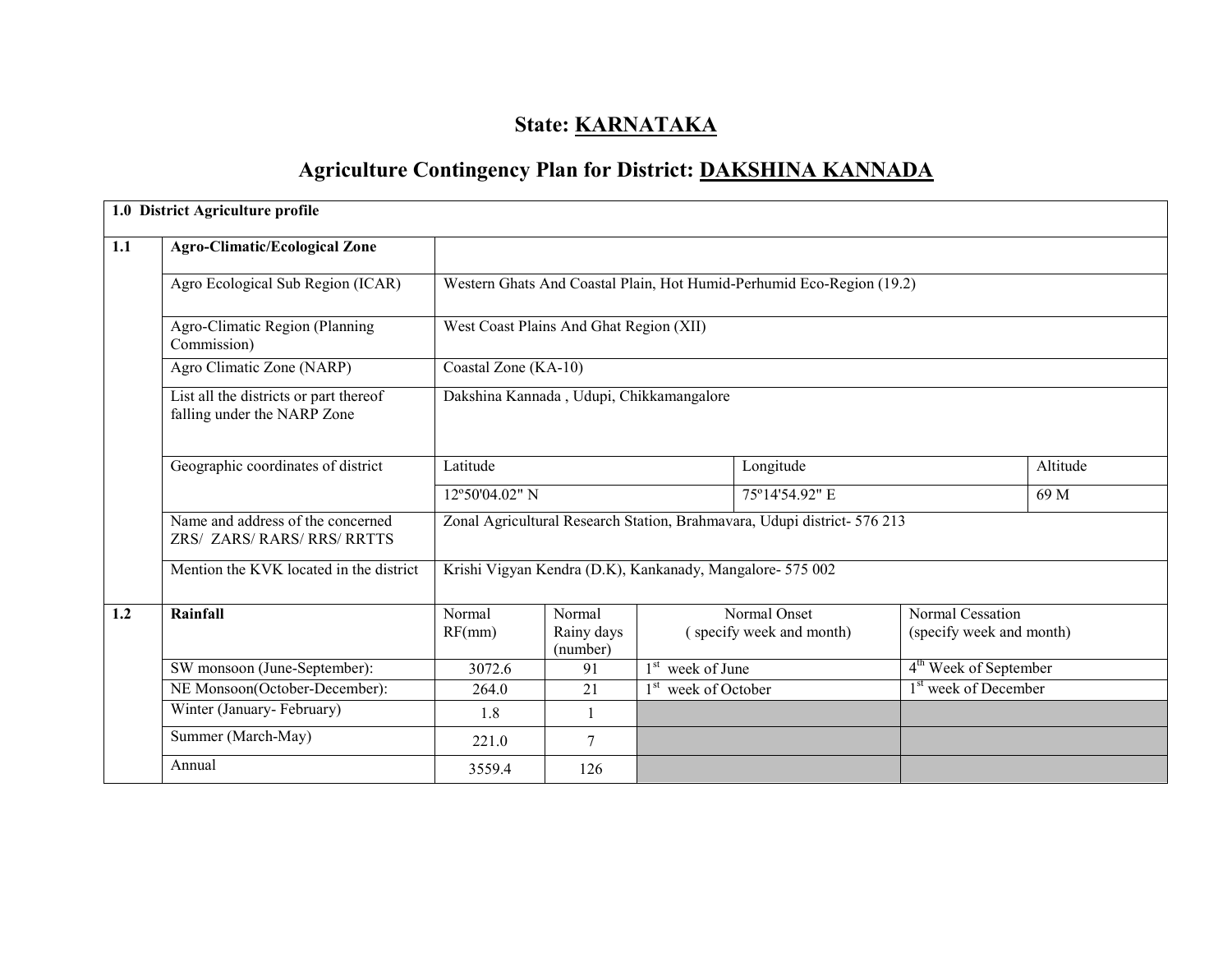| 1.3 | <b>⊿and use</b><br>pattern of the<br>district (latest<br>statistics) | Geographical<br>area | Forest area | ∟and under<br>non-<br>agricultural<br>use | Permanent<br>pastures | Cultivable<br>wasteland | and under_<br>Misc. tree<br>crops and<br>groves | Barren and<br>uncultivabl<br>land | Current<br>fallows | Other<br>fallows |
|-----|----------------------------------------------------------------------|----------------------|-------------|-------------------------------------------|-----------------------|-------------------------|-------------------------------------------------|-----------------------------------|--------------------|------------------|
|     | Area (Lakh ha)                                                       | 477                  | 128         | 63                                        | 19                    | $\sim$ 1<br>ا د         | ر ر                                             | 59                                |                    |                  |

| 1.4 | <b>Major Soils (common names like shallow</b> | Area $('000 ha)$ | Percent $(\% )$ of total |
|-----|-----------------------------------------------|------------------|--------------------------|
|     | red soils etc.,)                              |                  |                          |
|     | Red Laterite soils                            |                  | $60\%$                   |
|     | Sandy loam soils                              |                  | 40%                      |
|     | Others (specify):                             | -                | $\overline{\phantom{0}}$ |

| <b>1.5</b> | <b>Agricultural land use</b> | Area ('000 ha) | Cropping intensity % |
|------------|------------------------------|----------------|----------------------|
|            | Net sown area                | 130.4          | $\sim$<br>1/4        |
|            | Area sown more than once     | $\sim$<br>21.0 |                      |
|            | Gross cropped area           | 158.2          |                      |

| 1.6 | Irrigation                   | Area ('000 ha)           |                          |                                    |  |  |  |  |  |  |
|-----|------------------------------|--------------------------|--------------------------|------------------------------------|--|--|--|--|--|--|
|     | Net irrigated area           | 72.5                     |                          |                                    |  |  |  |  |  |  |
|     | Gross irrigated area         | 75.4                     |                          |                                    |  |  |  |  |  |  |
|     | Rainfed area                 | 57.8                     |                          |                                    |  |  |  |  |  |  |
|     | <b>Sources of Irrigation</b> | Number                   | Area ('000 ha)           | Percentage of total irrigated area |  |  |  |  |  |  |
|     | Canals                       |                          | $\overline{\phantom{a}}$ | $\sim$                             |  |  |  |  |  |  |
|     | Tanks                        | 147                      | 1.7                      | 2.4                                |  |  |  |  |  |  |
|     | Open wells                   | 40151                    | 40.3                     | 62.4                               |  |  |  |  |  |  |
|     | Bore wells                   | 6477                     | 9.7                      | 12.6                               |  |  |  |  |  |  |
|     | Lift irrigation              | $\overline{\phantom{0}}$ | 2.3                      | 3.1                                |  |  |  |  |  |  |
|     | Micro-irrigation             | $\overline{\phantom{a}}$ | $\overline{\phantom{a}}$ | $\sim$                             |  |  |  |  |  |  |
|     | Other sources                | $\overline{\phantom{0}}$ | 18.4                     | 19.3                               |  |  |  |  |  |  |
|     | Total Irrigated Area         | $\,$                     | 72.5                     | 100.00                             |  |  |  |  |  |  |
|     | Pump sets                    | $\,$                     | $\overline{\phantom{a}}$ | $\overline{\phantom{a}}$           |  |  |  |  |  |  |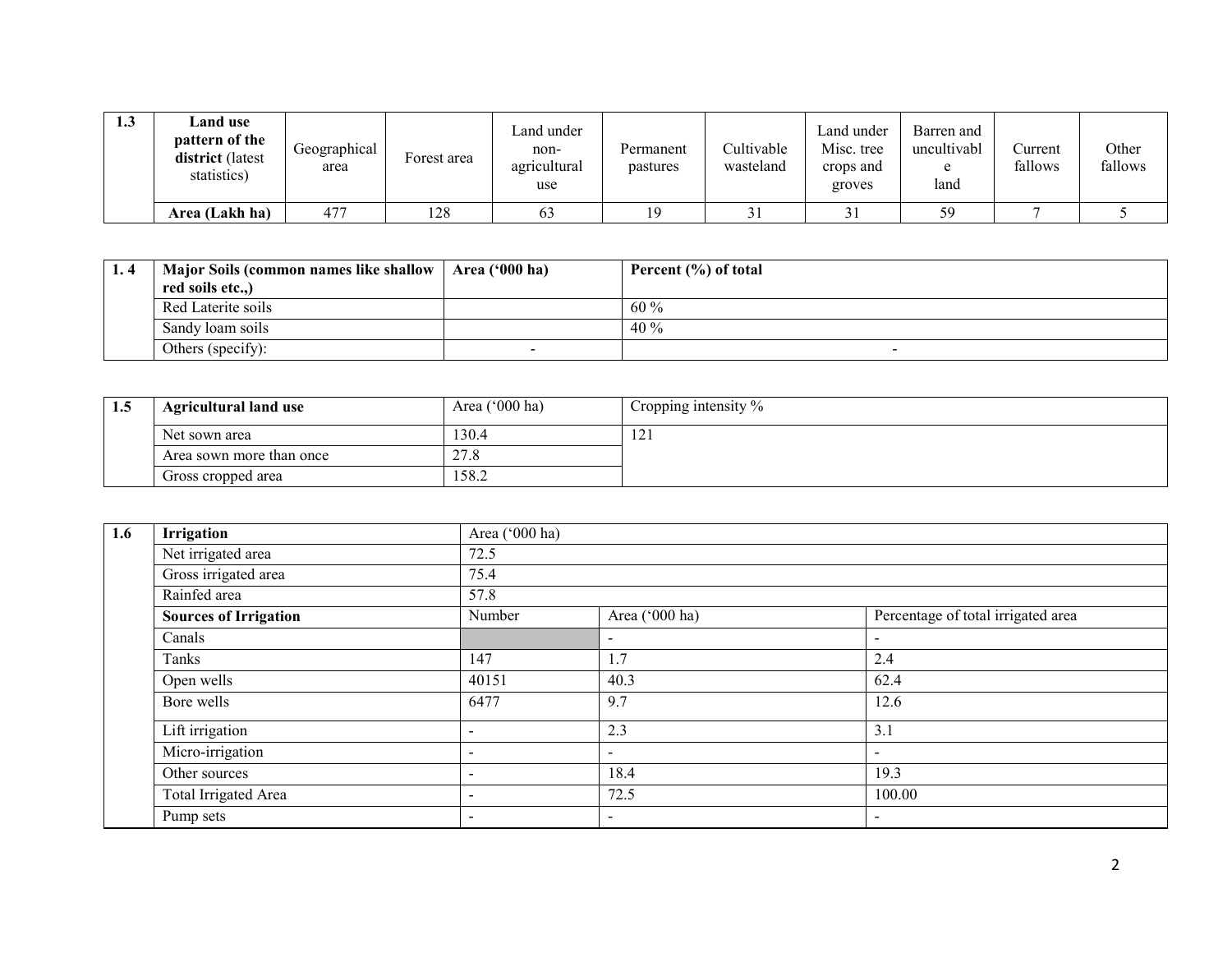|               | No. of Tractors                                                                                             |                           |             |  |  |  |
|---------------|-------------------------------------------------------------------------------------------------------------|---------------------------|-------------|--|--|--|
|               | Groundwater availability and use* (Data<br>source: State/Central Ground water<br><b>Department</b> /Board)  | No. of blocks/<br>Tehsils | $(\%)$ area |  |  |  |
|               | Over exploited                                                                                              |                           |             |  |  |  |
| Critical      |                                                                                                             |                           |             |  |  |  |
| Semi-critical |                                                                                                             |                           |             |  |  |  |
| Safe          |                                                                                                             |                           |             |  |  |  |
|               | Wastewater availability and use                                                                             |                           |             |  |  |  |
|               | Ground water quality                                                                                        |                           |             |  |  |  |
|               | *over-exploited: groundwater utilization > 100%; critical: 90-100%; semi-critical: 70-90%; safe: $\leq$ 70% |                           |             |  |  |  |

#### 1.7 Area under major field crops & horticulture etc. (2008-09)

| 1.7 | <b>Major Field Crops cultivated</b> |                                    |                          |                          |                          | Area ('000 ha)    |                          |              |  |  |
|-----|-------------------------------------|------------------------------------|--------------------------|--------------------------|--------------------------|-------------------|--------------------------|--------------|--|--|
|     |                                     |                                    |                          | <b>Kharif</b>            |                          | Rabi              | <b>Summer</b>            | <b>Total</b> |  |  |
|     |                                     |                                    | <b>Irrigated</b>         | Rainfed                  | <b>Irrigated</b>         | Rainfed           |                          |              |  |  |
|     |                                     | Paddy                              |                          | 32.4                     |                          | 20.8              | 1.6                      | 55.0         |  |  |
|     | $\overline{2}$                      | Blackgram                          | $\sim$                   | $\sim$                   | $\sim$                   | 1.2               | 0.7                      | 2.0          |  |  |
|     | 3                                   | Greengram                          | $\sim$                   | $\sim$                   | $\sim$                   | 0.1               | 0.7                      | 1.0          |  |  |
|     | $\overline{4}$                      | Cow pea                            | $\overline{\phantom{a}}$ | $\overline{\phantom{a}}$ | $\sim$                   | 0.2               | 0.4                      | 0.6          |  |  |
|     | 5                                   | Horse gram                         | $\overline{\phantom{0}}$ | $\overline{\phantom{a}}$ | $\overline{\phantom{a}}$ | 0.05              | $\overline{\phantom{a}}$ | 0.05         |  |  |
|     |                                     | <b>Horticulture crops - Fruits</b> | <b>Total area</b>        |                          |                          |                   |                          |              |  |  |
|     |                                     | Banana                             | 3.2                      |                          |                          |                   |                          |              |  |  |
|     | $\overline{2}$                      | Mango                              | 1.6                      |                          |                          |                   |                          |              |  |  |
|     | $\mathfrak{Z}$                      | Jack fruit                         |                          |                          |                          | 1.0               |                          |              |  |  |
|     | $\overline{4}$                      | Pine apple                         |                          |                          |                          | 0.4               |                          |              |  |  |
|     | 5                                   | Sapota                             |                          |                          |                          | 0.2               |                          |              |  |  |
|     |                                     | Horticultural crops - Vegetables   |                          |                          |                          | <b>Total area</b> |                          |              |  |  |
|     |                                     | <b>Brinjal</b>                     | 0.2                      |                          |                          |                   |                          |              |  |  |
|     | $\overline{2}$                      | Sweet potato                       | 0.2                      |                          |                          |                   |                          |              |  |  |
|     | 3                                   | Bhendi                             | 0.1                      |                          |                          |                   |                          |              |  |  |
|     | 4                                   | cucumber                           |                          | 0.1                      |                          |                   |                          |              |  |  |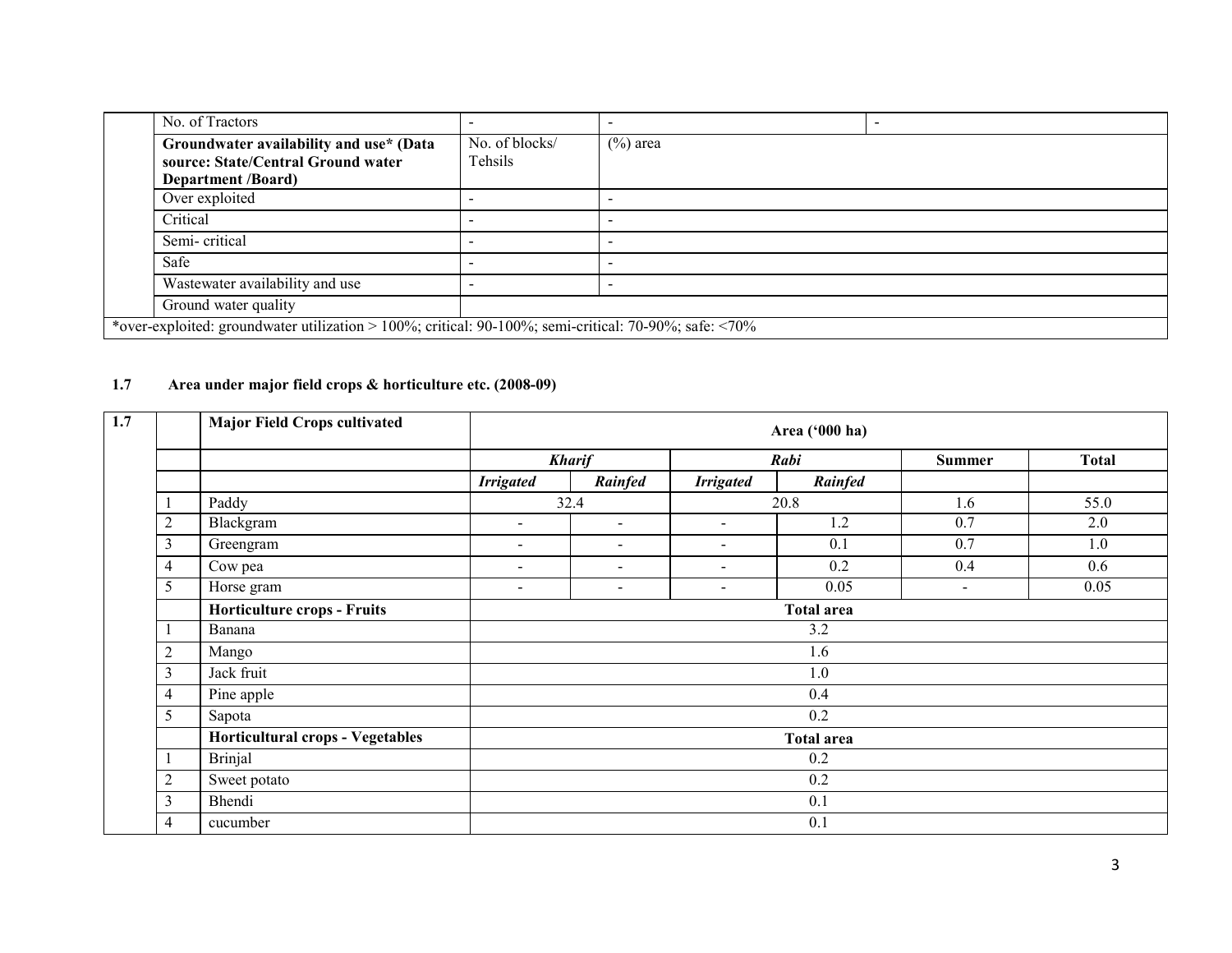| 5              | Ash gourd,                          | 0.04              |  |  |  |  |
|----------------|-------------------------------------|-------------------|--|--|--|--|
|                | <b>Medicinal and Aromatic crops</b> | <b>Total area</b> |  |  |  |  |
|                | Lemon Grass                         | 0.1               |  |  |  |  |
| $\overline{2}$ | Coleus Forksholl                    | 0.01              |  |  |  |  |
| $\overline{3}$ | Long Pepper                         | 0.03              |  |  |  |  |
| $\overline{4}$ | Kokum                               | 0.003             |  |  |  |  |
| 5              | Other medicinal plants              | 0.05              |  |  |  |  |
|                | <b>Plantation crops</b>             | <b>Total area</b> |  |  |  |  |
|                | Arecanut                            | 27.6              |  |  |  |  |
|                | Coconut                             | 16.1              |  |  |  |  |
|                | Cashew                              | 31.0              |  |  |  |  |
|                | Pepper                              | 2.1               |  |  |  |  |
| 5              | Cocoa                               | 1.0               |  |  |  |  |
|                | <b>Fodder crops</b>                 | <b>Total area</b> |  |  |  |  |
|                | Total fodder crop area              | $\blacksquare$    |  |  |  |  |
|                | <b>Grazing land</b>                 | $\sim$            |  |  |  |  |
|                | Sericulture etc                     | 0.1               |  |  |  |  |
|                | <b>Others (Specify)</b>             | $\sim$            |  |  |  |  |

| 1.8 | Livestock                                      | <b>Male ('000)</b>       | Female ('000)             | <b>Total ('000)</b> |  |  |
|-----|------------------------------------------------|--------------------------|---------------------------|---------------------|--|--|
|     |                                                |                          |                           |                     |  |  |
|     | Non descriptive Cattle (local low yielding)    | 39.3                     | 161.5                     | 200.8               |  |  |
|     | Crossbred cattle                               | 142.8                    | 24.5                      | 167.4               |  |  |
|     | Non descriptive Buffaloes (local low yielding) | 10.1                     | 4.9                       | 15.1                |  |  |
|     | <b>Graded Buffaloes</b>                        | $\overline{\phantom{a}}$ | $\overline{\phantom{a}}$  |                     |  |  |
|     | Goat                                           | 10.1                     | 15.5                      | 25.6                |  |  |
|     | Sheep                                          | 0.1                      | 0.2                       | 0.3                 |  |  |
|     | Others (Camel, Pig, Yak etc.)                  | $\overline{\phantom{a}}$ | -                         | 5332                |  |  |
|     | Commercial dairy farms (Number)                |                          |                           |                     |  |  |
| 1.9 | <b>Poultry</b>                                 | No. of farms             | Total No. of birds ('000) |                     |  |  |
|     | Commercial                                     | 242                      | 514.8                     |                     |  |  |
|     | Backyard                                       | $\overline{\phantom{0}}$ | 774.3                     |                     |  |  |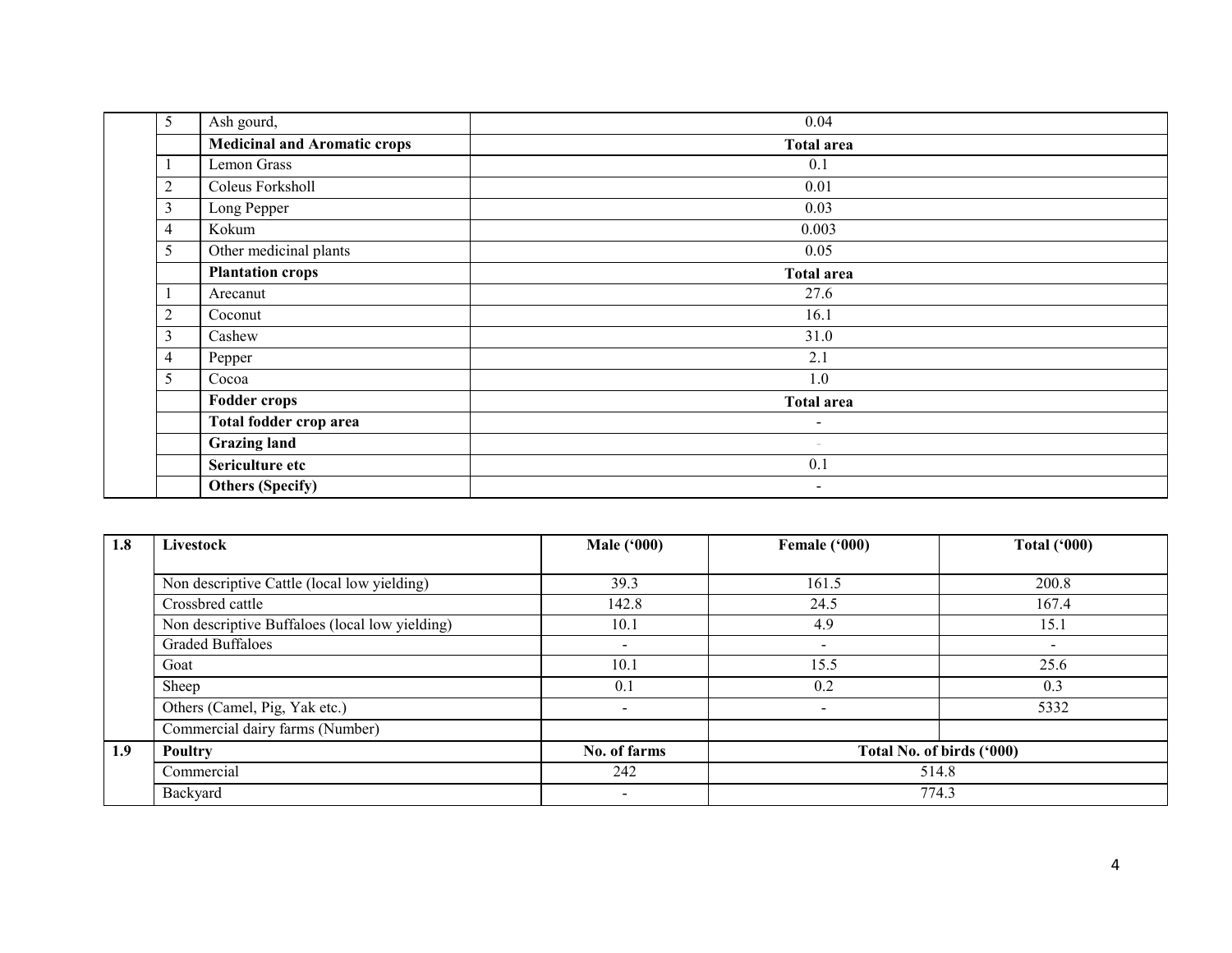| A. Capture               |                                                                                   |                        |                                          |                                                        |                                                |  |  |  |
|--------------------------|-----------------------------------------------------------------------------------|------------------------|------------------------------------------|--------------------------------------------------------|------------------------------------------------|--|--|--|
| No. of fishermen         |                                                                                   |                        |                                          | <b>Nets</b>                                            | <b>Storage facilities</b><br>(Ice plants etc.) |  |  |  |
|                          | Mechanized                                                                        | Non-<br>mechanized     | Mechanized<br>(Trawl nets,<br>Gill nets) | Non-mechanized<br>(Shore Seines,<br>Stake & trap nets) |                                                |  |  |  |
| 18,108                   | 2132                                                                              | 92                     | 1912                                     | 290                                                    | 51                                             |  |  |  |
|                          | No. Farmer owned ponds                                                            |                        |                                          |                                                        | No. of village tanks                           |  |  |  |
| $\overline{\phantom{a}}$ |                                                                                   |                        |                                          |                                                        | 207                                            |  |  |  |
|                          |                                                                                   |                        |                                          |                                                        |                                                |  |  |  |
|                          |                                                                                   |                        |                                          |                                                        | Production ('000 tons)                         |  |  |  |
|                          | 50.3                                                                              |                        | 7.8                                      |                                                        | 0.1                                            |  |  |  |
|                          | 428.4                                                                             |                        | 712.7                                    |                                                        | 10.6                                           |  |  |  |
|                          | i) Brackish water (Data Source: MPEDA/<br>ii) Fresh water (Data Source: Fisheries | Water Spread Area (ha) | <b>Boats</b>                             | <b>No. of Reservoirs</b><br>Yield (t/ha)               |                                                |  |  |  |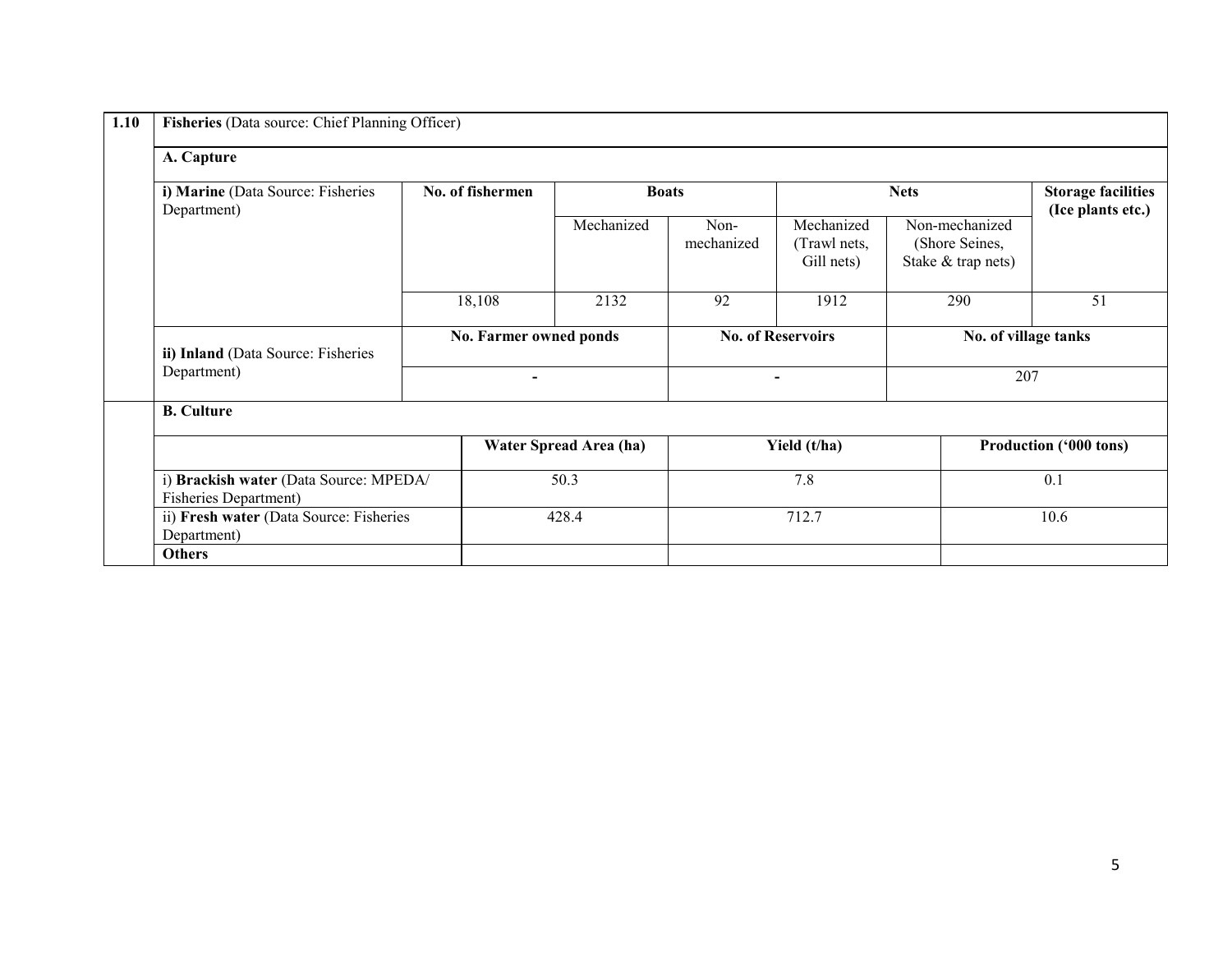#### **1.11** Production and Productivity of major crops (Average of last 5 years: 2004, 05, 06, 07, 08)

| 1.11           | Name of        |        | Kharif                   |                                                                   |                                                                           | Rabi                    |                       | <b>Summer</b>           |                       | <b>Total</b>            | Crop                                             |
|----------------|----------------|--------|--------------------------|-------------------------------------------------------------------|---------------------------------------------------------------------------|-------------------------|-----------------------|-------------------------|-----------------------|-------------------------|--------------------------------------------------|
|                | crop           | (000t) | Production               | Productivity<br>(kg/ha)                                           | Production<br>(000 t)                                                     | Productivity<br>(kg/ha) | Production<br>(000 t) | Productivity<br>(kg/ha) | Production<br>(000 t) | Productivity<br>(kg/ha) | residue<br><b>as</b><br>fodder<br>(000)<br>tons) |
|                |                |        |                          | Major Field crops (Crops to be identified based on total acreage) |                                                                           |                         |                       |                         |                       |                         |                                                  |
|                | Paddy          |        | 73.8                     | 2230                                                              | 52.1                                                                      | 2380                    | 37.6                  | 2419                    | 163.5                 | 2343                    |                                                  |
| 2              | Blackgram      |        | $\blacksquare$           |                                                                   | 629                                                                       | 565                     | 530                   | 568                     | 1159                  | 566                     |                                                  |
| 3              | Greengram      |        | $\overline{\phantom{a}}$ |                                                                   | 19                                                                        | 404                     | 330                   | 423                     | 349                   | 422                     |                                                  |
| $\overline{4}$ | Cowpea         |        |                          |                                                                   | 33                                                                        | 379                     | 171                   | 505                     | 204                   | 490                     |                                                  |
| 5 <sup>5</sup> | Horsegram      |        |                          |                                                                   | 33                                                                        | 500                     |                       |                         | 33                    | 500                     |                                                  |
| Othe<br>rs     | $\blacksquare$ |        | $\sim$                   | $\overline{a}$                                                    | $\sim$                                                                    | $\blacksquare$          | $\blacksquare$        | $\overline{a}$          | $\overline{a}$        | $\blacksquare$          |                                                  |
|                |                |        |                          |                                                                   | Major Horticultural crops (Crops to be identified based on total acreage) |                         |                       |                         |                       |                         |                                                  |
| 1              | Arecanut       |        |                          |                                                                   | $\overline{a}$                                                            |                         | $\overline{a}$        | $\overline{a}$          | 49323 t               | $1.8$ t/ha              | $\overline{a}$                                   |
| $\overline{2}$ | Coconut        |        | $\sim$                   | $\overline{a}$                                                    | $\overline{a}$                                                            | $\overline{a}$          | $\blacksquare$        |                         | 2125 Lakh<br>nuts     | $0.1$ t/ha              | $\blacksquare$                                   |
| $\overline{3}$ | Cashew         |        | $\bar{\phantom{a}}$      | $\blacksquare$                                                    | $\mathbf{u}$                                                              | $\blacksquare$          | $\overline{a}$        | $\mathbf{r}$            | 45289 t               | $1.5$ t/ha              | $\Box$                                           |
| $\overline{4}$ | Cocoa          |        | $\ddot{\phantom{a}}$     | $\blacksquare$                                                    | $\blacksquare$                                                            | $\ddot{\phantom{1}}$    | $\overline{a}$        | $\blacksquare$          | 660 t                 | $0.7$ t/ha              |                                                  |
| $\mathfrak{S}$ | Black pepper   |        | $\sim$                   | $\blacksquare$                                                    | $\blacksquare$                                                            | $\blacksquare$          | $\blacksquare$        | $\overline{a}$          | 688t                  | $0.3$ t/ha              |                                                  |
| Othe<br>rs     | Vanilla        |        | $\overline{\phantom{a}}$ | $\overline{\phantom{a}}$                                          | $\blacksquare$                                                            |                         | $\blacksquare$        |                         | 94 t                  | $0.4$ t/ha              |                                                  |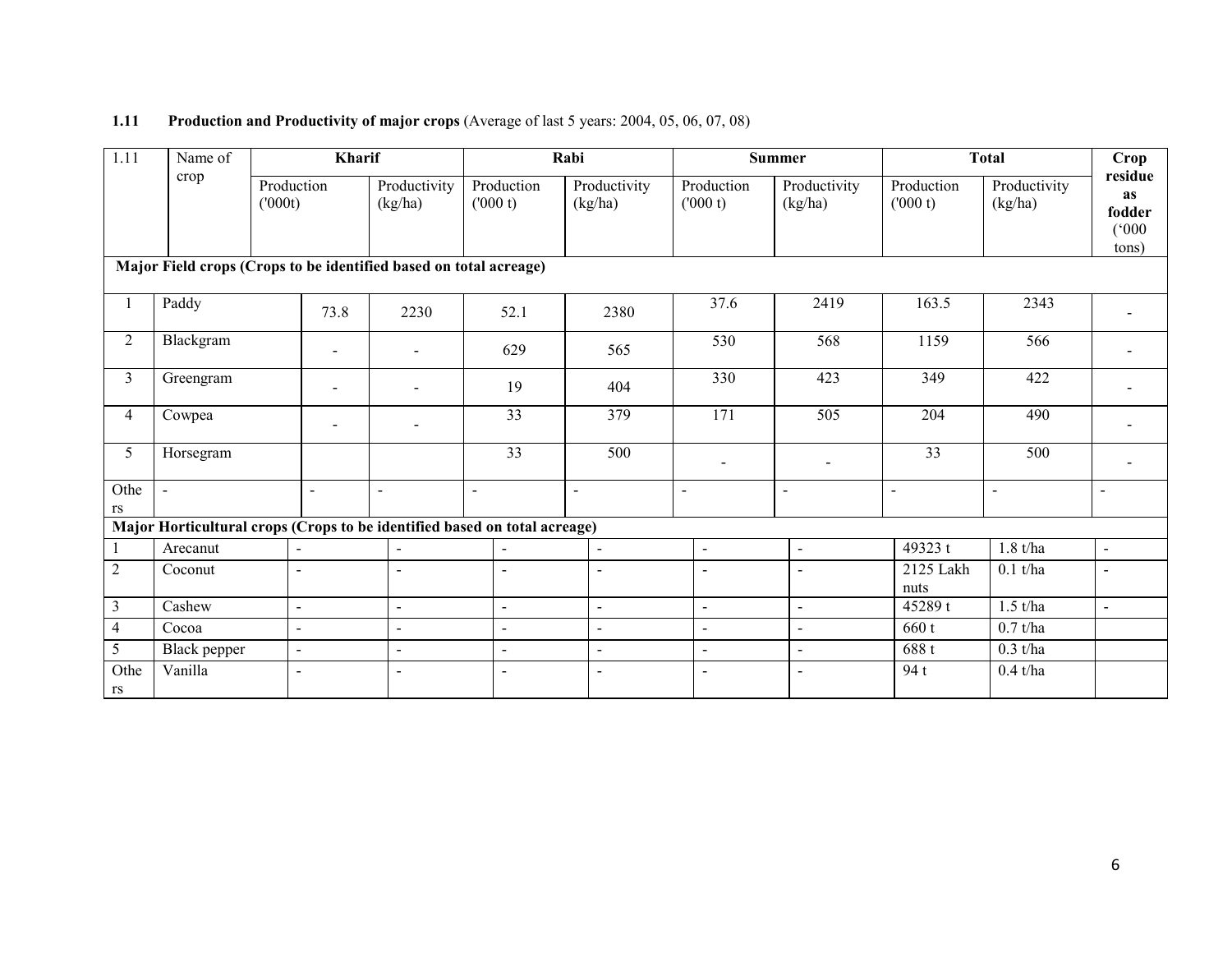| 1.12 | Sowing window for 5 major<br>field crops<br>(start and end of normal<br>sowing period) | Paddy                                             | Blackgram                                                   | Greengram                                                      | Cowpea                                                                   | Horsegram                                                                |
|------|----------------------------------------------------------------------------------------|---------------------------------------------------|-------------------------------------------------------------|----------------------------------------------------------------|--------------------------------------------------------------------------|--------------------------------------------------------------------------|
|      | Kharif-Rainfed                                                                         | $1st$ week of June to $1st$ week<br>of July       |                                                             |                                                                |                                                                          |                                                                          |
|      | Kharif-Irrigated                                                                       |                                                   |                                                             |                                                                |                                                                          |                                                                          |
|      | Rabi-Rainfed                                                                           | $1st$ week of October to $4th$<br>week of October | 1 <sup>st</sup> week of October to<br>$4th$ week of October | 1 <sup>st</sup> week of October<br>to $4th$ week of<br>October | 1 <sup>st</sup> week of October<br>to $4^{\text{th}}$ week of<br>October | 1 <sup>st</sup> week of October<br>to $4^{\text{th}}$ week of<br>October |
|      | Rabi-Irrigated                                                                         |                                                   | $- -$                                                       |                                                                |                                                                          | $\overline{\phantom{0}}$                                                 |

| 1.13 | What is the major contingency<br>the district is prone to? (Tick<br>mark and mention years if<br>known during the last 10 year<br>period) | Regular | Occasional    | None          |
|------|-------------------------------------------------------------------------------------------------------------------------------------------|---------|---------------|---------------|
|      | Drought                                                                                                                                   |         |               |               |
|      | Flood                                                                                                                                     |         | $\mathcal{L}$ |               |
|      | Cyclone                                                                                                                                   |         | $\sim$        |               |
|      | Hail storm                                                                                                                                |         |               | V             |
|      | Heat wave                                                                                                                                 |         |               | N             |
|      | Cold wave                                                                                                                                 |         |               | $\mathcal{N}$ |
|      | Frost                                                                                                                                     |         |               | $\sqrt{ }$    |
|      | Sea water intrusion                                                                                                                       |         |               |               |
|      | Pests and diseases (specify)                                                                                                              | V       |               |               |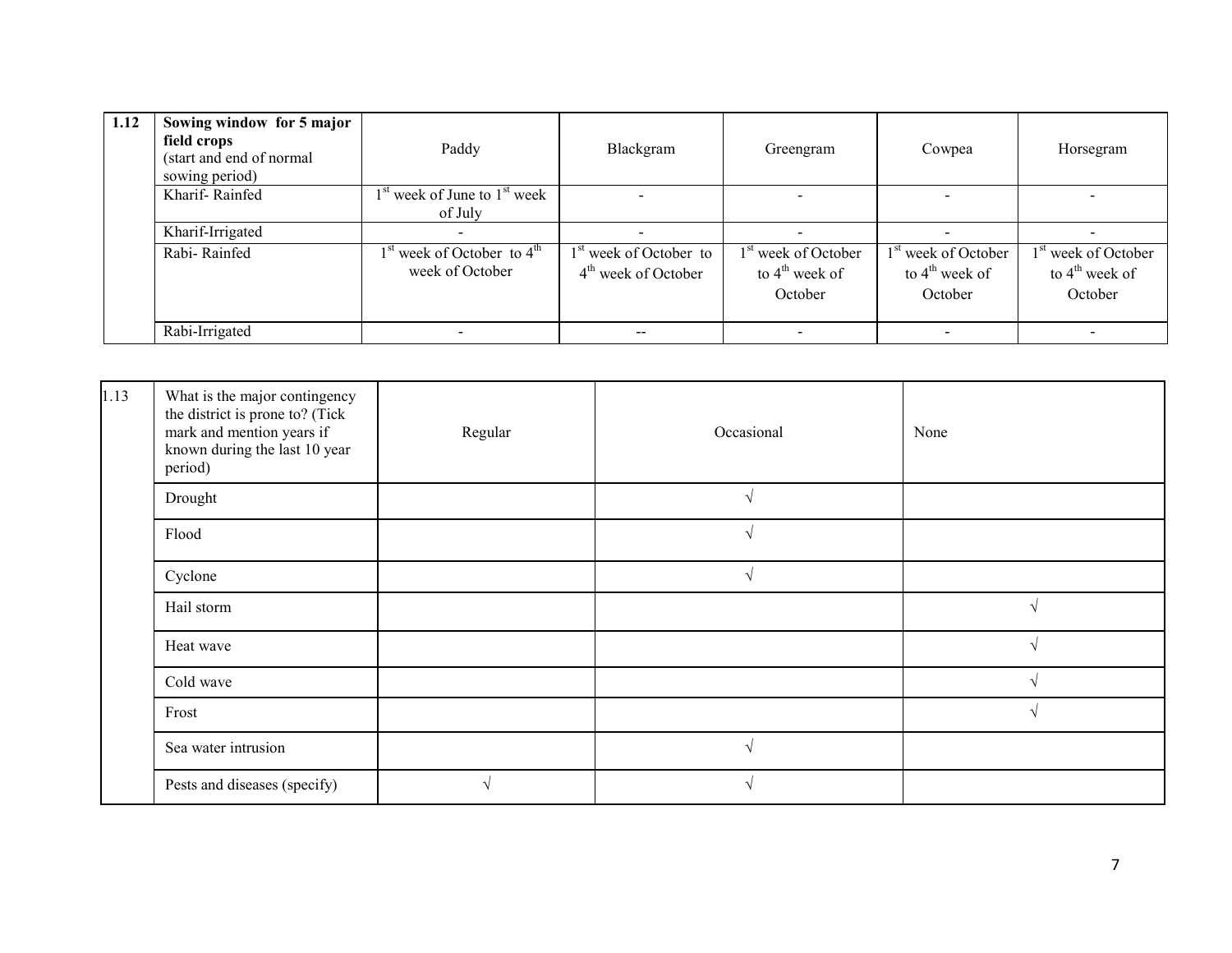| $-1$<br>$\sim$<br>⊃ther∙<br>animals |  |  |
|-------------------------------------|--|--|
|                                     |  |  |

| 1.14 | Include Digital maps of the<br>district for | Location map of district within State as Annexure I | Enclosed: Yes |
|------|---------------------------------------------|-----------------------------------------------------|---------------|
|      |                                             | Mean annual rainfall as Annexure 2                  | Enclosed: Yes |
|      |                                             | Soil map as Annexure 3                              | Enclosed: Yes |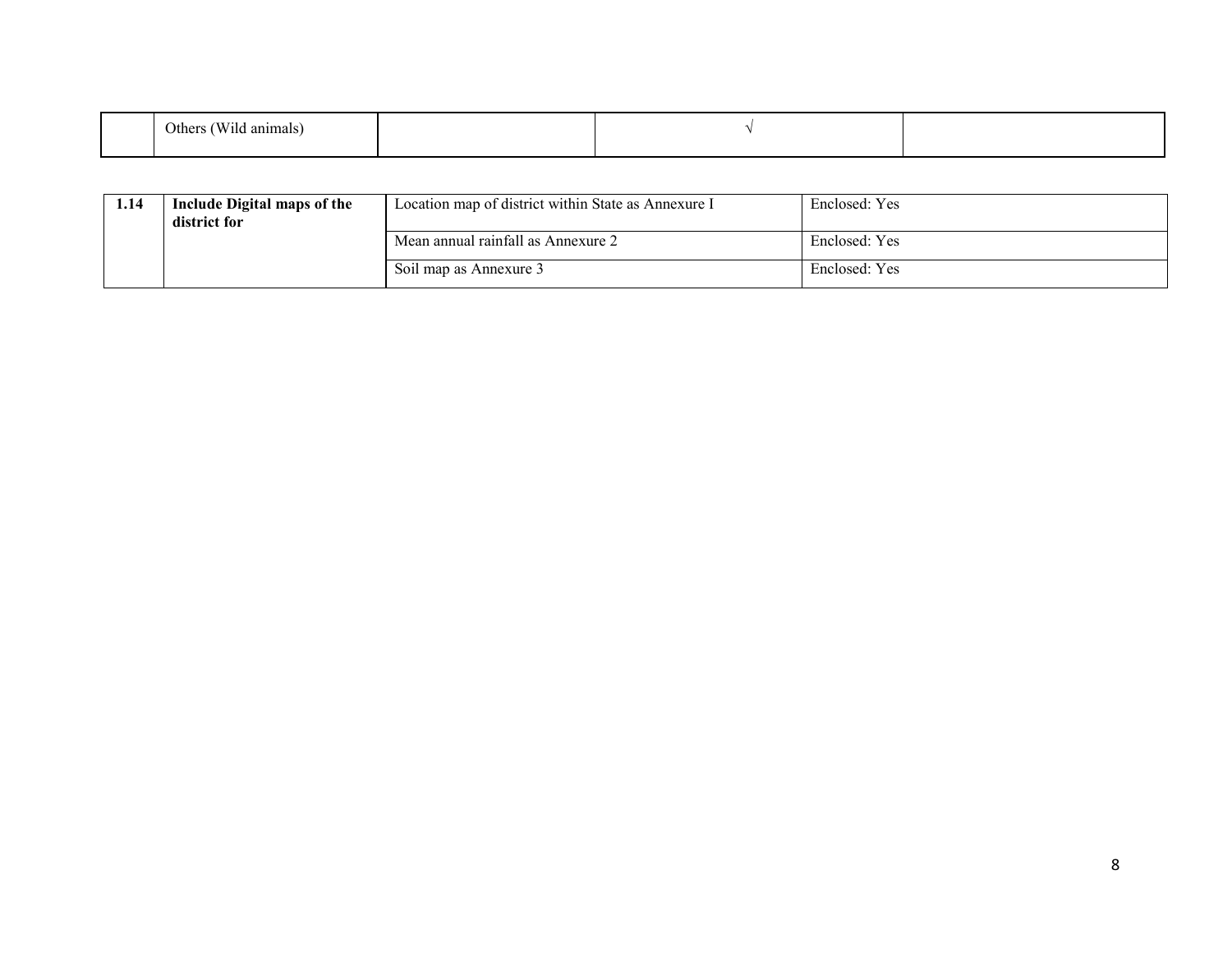#### Annexure 1: Map Of Dakshina Kannada District

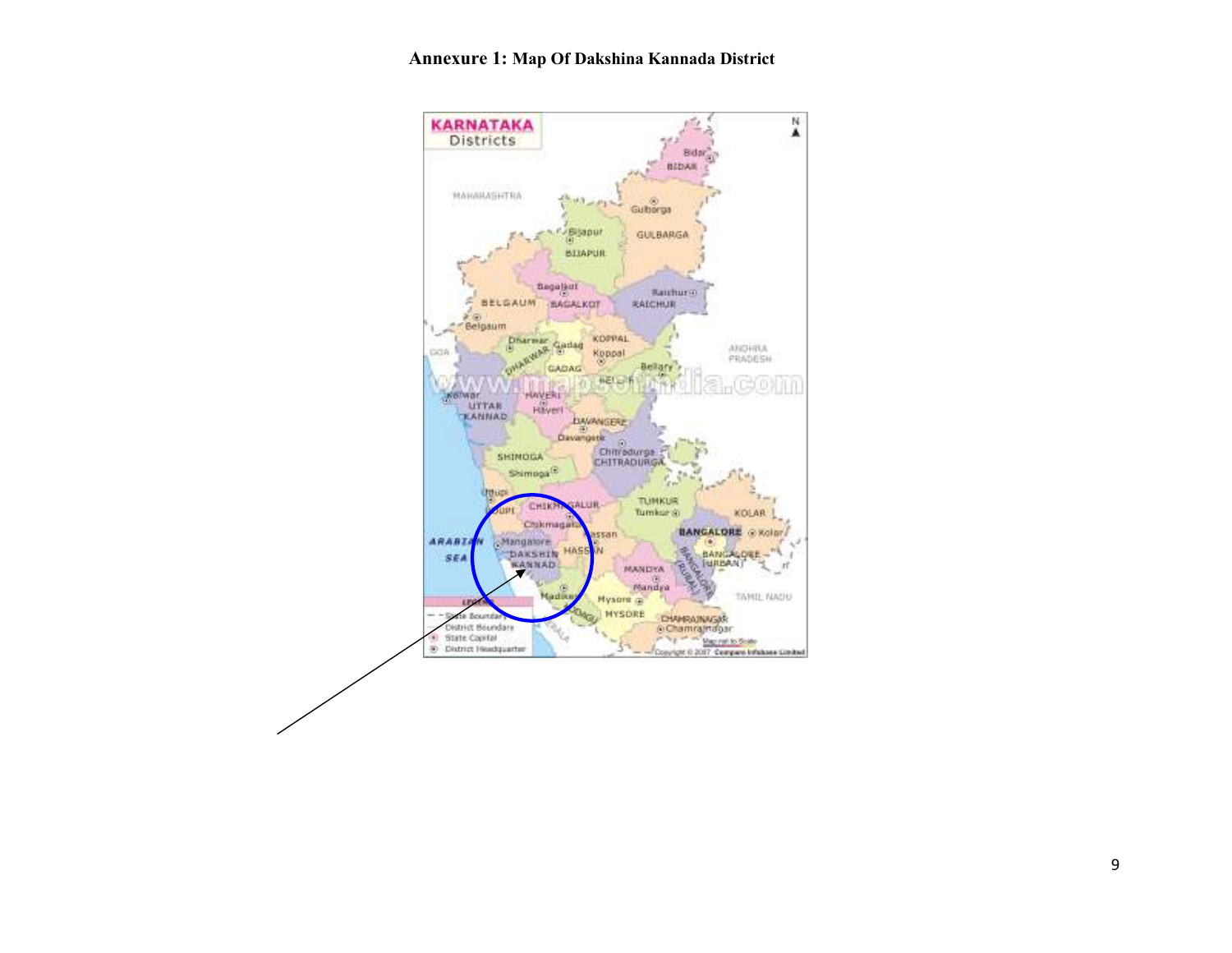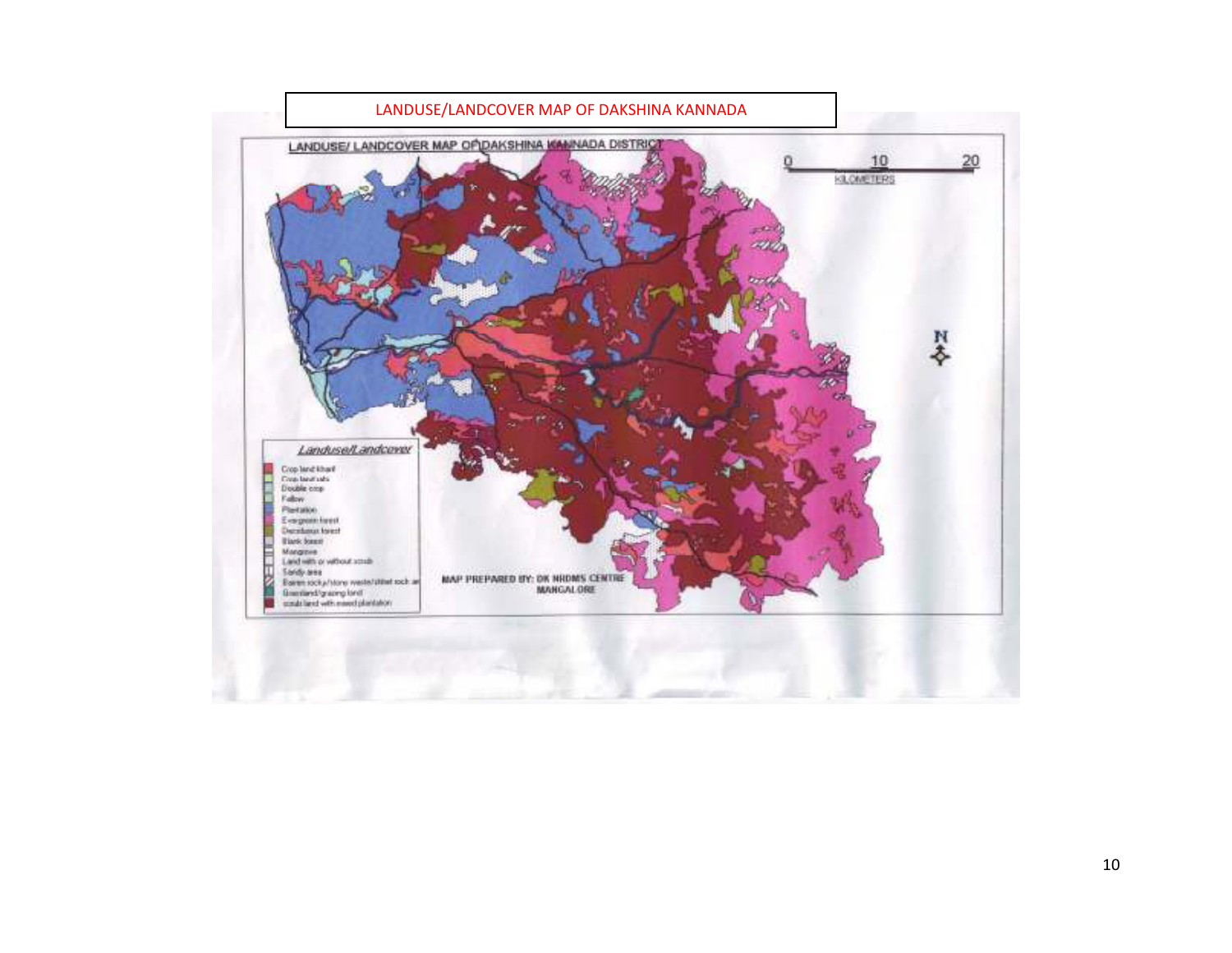Annexure 2: Mean Annual Rainfall

# Rain fall data of ARS (Krishi Vigayan Kendra) Kankanady, Mangalore (2009 and 2010)

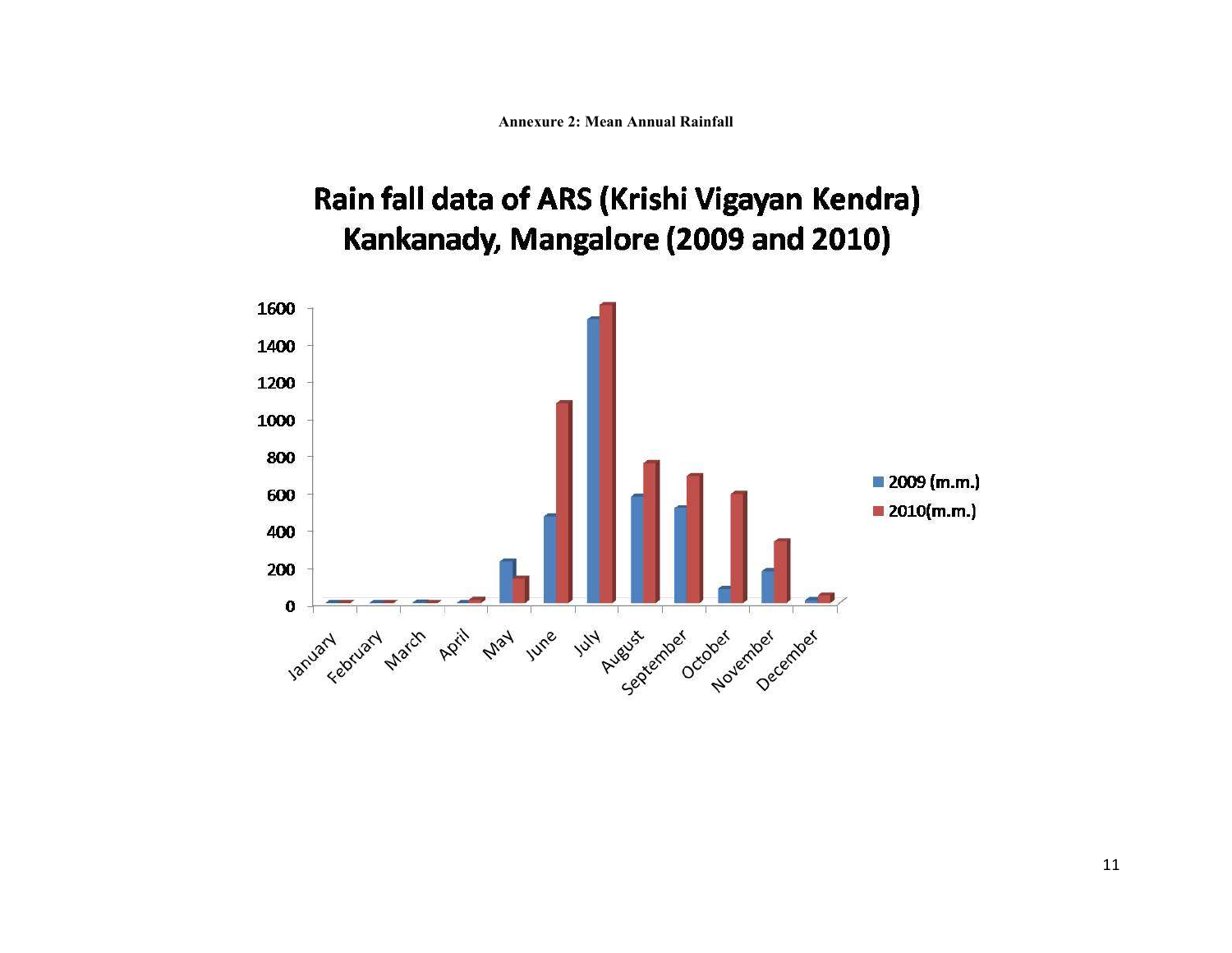#### Annexure 3: Soil Map

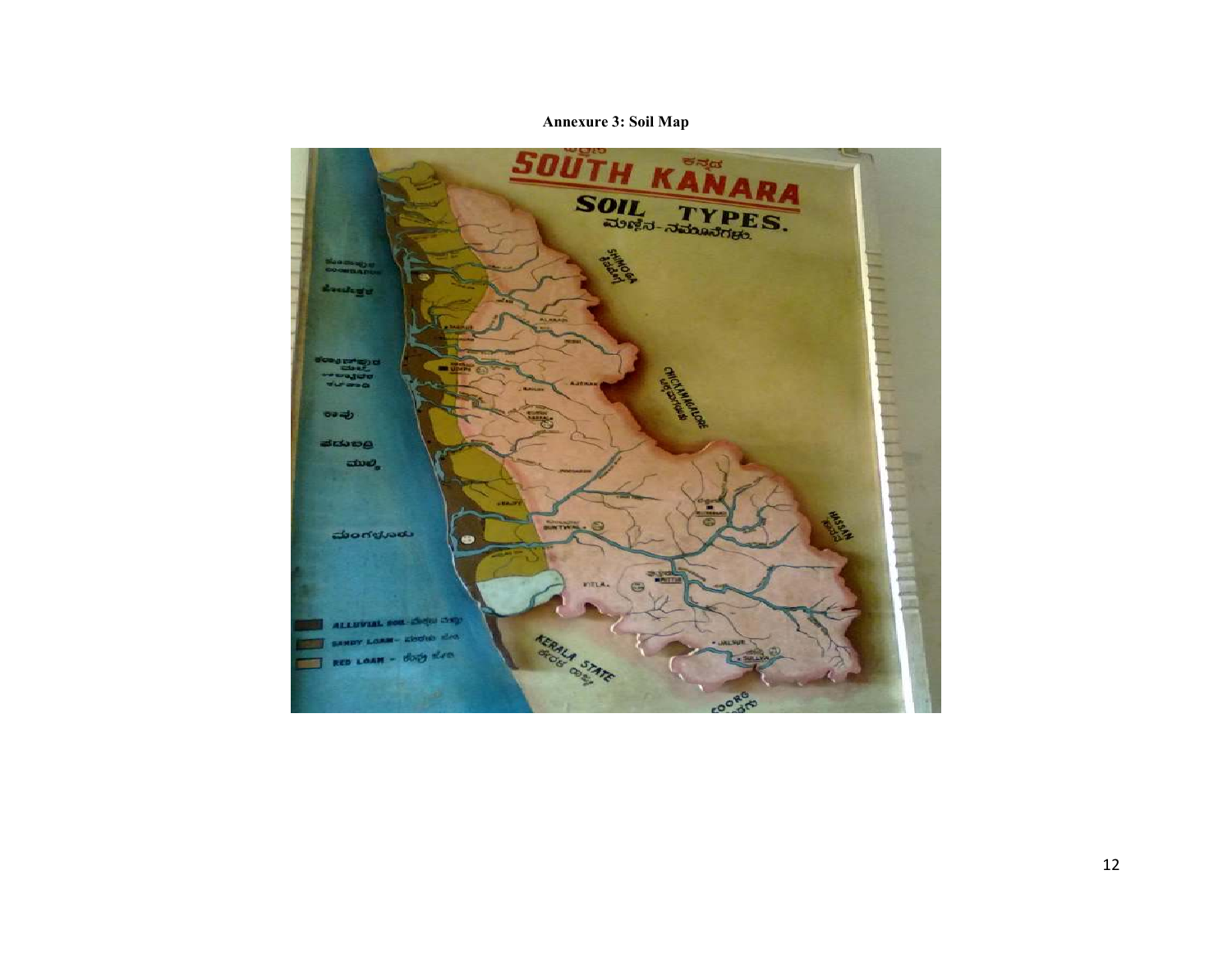#### 2.0 Strategies for weather related contingencies

2.1 Drought :

#### 2.1.1 Rainfed situation:

| Condition                                         |                                   |                                           | <b>Suggested Contingency measures</b>                 |                                                                                     |                                     |  |
|---------------------------------------------------|-----------------------------------|-------------------------------------------|-------------------------------------------------------|-------------------------------------------------------------------------------------|-------------------------------------|--|
| <b>Early season</b><br>drought (delayed<br>onset) | <b>Major Farming</b><br>situation | Normal Crop/<br><b>Cropping system</b>    | Change in crop / cropping system<br>including variety | <b>Agronomic measures</b>                                                           | <b>Remarks</b> on<br>Implementation |  |
| Delay by 2 weeks<br>(June $3^{\text{rd}}$ week)   | Shallow, lateritic,<br>acid soil  | Paddy                                     | No change                                             | No change                                                                           |                                     |  |
|                                                   |                                   | Vegetables (Ridge)<br>gourd, Bhendi, etc) | No change                                             | No change                                                                           |                                     |  |
| Condition                                         |                                   |                                           |                                                       | <b>Suggested Contingency measures</b>                                               |                                     |  |
| <b>Early season</b><br>drought (delayed<br>onset) | <b>Major Farming</b><br>situation | <b>Normal</b><br>Crop/cropping system     | Change in crop/cropping system                        | <b>Agronomic measures</b>                                                           | <b>Remarks</b> on<br>Implementation |  |
| Delay by 4 weeks<br>(July $1st$ week)             | Shallow, lateritic,<br>acid soil  | Paddy                                     | Prefer Jyothi cultivar                                | Drum seeded<br>$\bullet$<br>sowing<br>Protective<br>irrigation                      |                                     |  |
|                                                   |                                   | Vegetables (Ridge)<br>gourd, Bhendi, etc) | No change                                             | Protective<br>$\bullet$<br>irrigation<br>Mulching<br>Use of more<br>organic manures |                                     |  |

| <b>Condition</b>                                  |                                   |                                          | <b>Suggested Contingency measures</b>                 |                    |                                     |  |
|---------------------------------------------------|-----------------------------------|------------------------------------------|-------------------------------------------------------|--------------------|-------------------------------------|--|
| <b>Early season</b><br>drought (delayed           | <b>Major Farming</b><br>situation | Normal Crop/<br>Cropping system          | Change in crop / cropping system<br>including variety | Agronomic measures | <b>Remarks</b> on<br>Implementation |  |
| onset)                                            |                                   |                                          |                                                       |                    |                                     |  |
| Delay by 6 weeks<br>$(\mathrm{July}~3^{ra}$ week) | Shallow, lateritic,<br>acid soil  | Paddy                                    | Prefer Jyothi cultivar                                | -do-               |                                     |  |
|                                                   |                                   | Vegetables (Ridge<br>gourd, Bhendi, etc) | Leafy vegetables                                      |                    |                                     |  |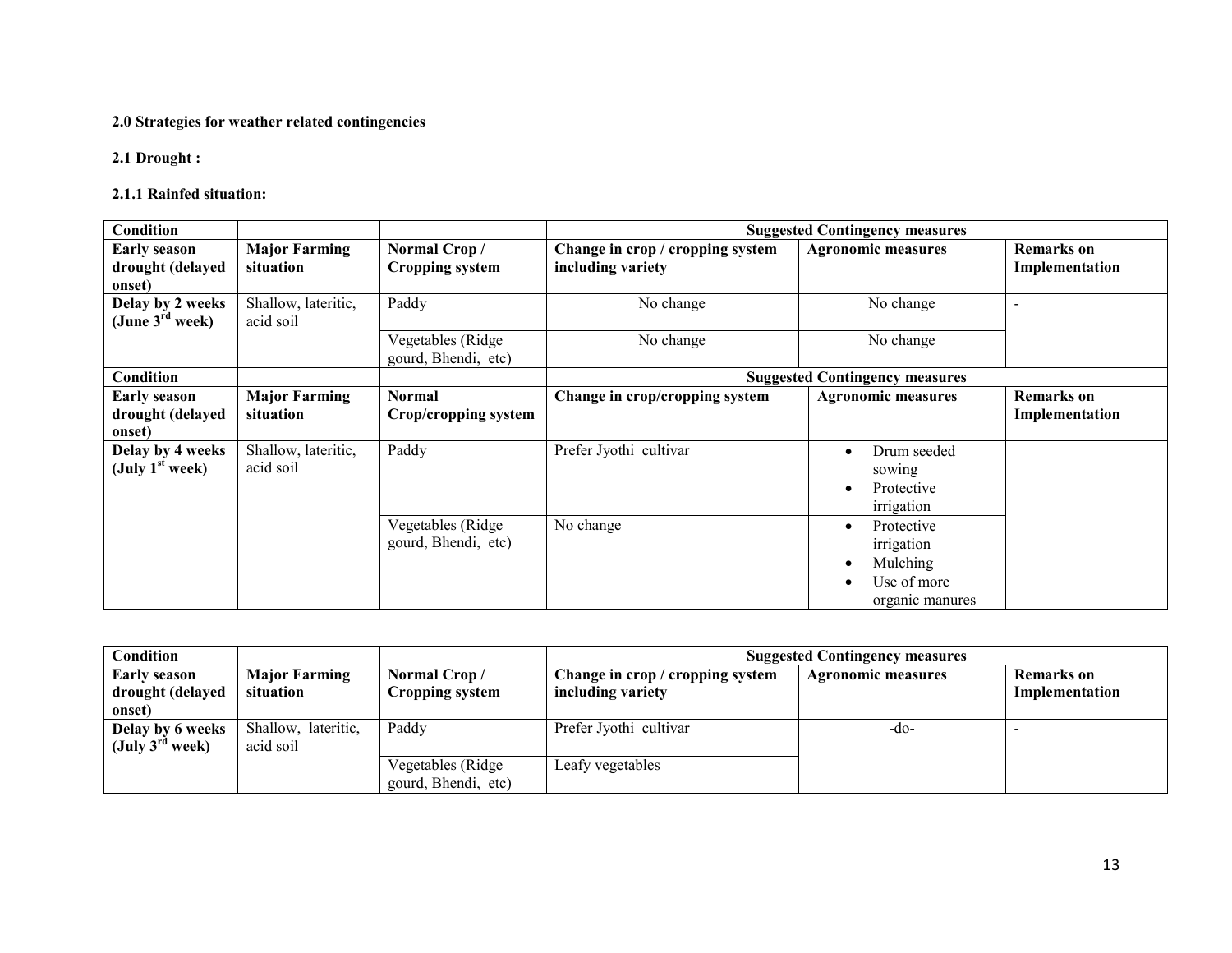| Condition                                         |                                   |                                          |                                                         | <b>Suggested Contingency measures</b>                                                    |                   |  |
|---------------------------------------------------|-----------------------------------|------------------------------------------|---------------------------------------------------------|------------------------------------------------------------------------------------------|-------------------|--|
| <b>Early season</b>                               | <b>Major Farming</b>              | <b>Normal</b>                            | Change in crop/cropping system                          | <b>Agronomic measures</b>                                                                | <b>Remarks</b> on |  |
| drought (delayed                                  | situation                         | Crop/cropping system                     |                                                         |                                                                                          | Implementation    |  |
| onset)                                            |                                   |                                          |                                                         |                                                                                          |                   |  |
| Delay by 8 weeks<br>(August 1 <sup>st</sup> week) | Shallow, lateritic,<br>acid soils | Paddy                                    | Prefer Jyothi cultivar                                  | Drum seeded<br>٠<br>sowing<br>Protective<br>٠<br>irrigation                              |                   |  |
|                                                   |                                   | Vegetables (Ridge<br>gourd, Bhendi, etc) | Pulses and Oilseeds<br>Blackgram, Greengram and Sesamum | Protective<br>$\bullet$<br>irrigation<br>Mulching<br>٠<br>Use of more<br>organic manures |                   |  |

| Condition            |                      |                             | <b>Suggested Contingency measures</b> |                          |                          |
|----------------------|----------------------|-----------------------------|---------------------------------------|--------------------------|--------------------------|
| Early season drought | <b>Major Farming</b> | <b>Normal Crop/cropping</b> | Crop management                       | Soil nutrient & moisture | <b>Remarks</b> on        |
| (Normal onset)       | situation            | system                      |                                       | conservation measures    | Implementation           |
| Normal onset         | Shallow,             | Paddy                       | Protective irrigation                 | Scooping of top soil     | $\overline{\phantom{0}}$ |
| followed by 15-20    | lateritic,           |                             | Postponement of fertilizer top dress  |                          |                          |
| days dry spell after | acid soil            |                             |                                       |                          |                          |
| sowing leading to    |                      |                             |                                       |                          |                          |
| poor                 |                      |                             |                                       |                          |                          |
| germination/crop     |                      | Vegetables (Ridge           | Protective irrigation                 | Mulching                 |                          |
| stand etc.           |                      | gourd, Bhendi, etc)         | Postponement of fertilizer top dress  |                          |                          |
|                      |                      |                             |                                       |                          |                          |
|                      |                      |                             |                                       |                          |                          |
|                      |                      |                             |                                       |                          |                          |
|                      |                      |                             |                                       |                          |                          |
|                      |                      |                             |                                       |                          |                          |
|                      |                      |                             |                                       |                          |                          |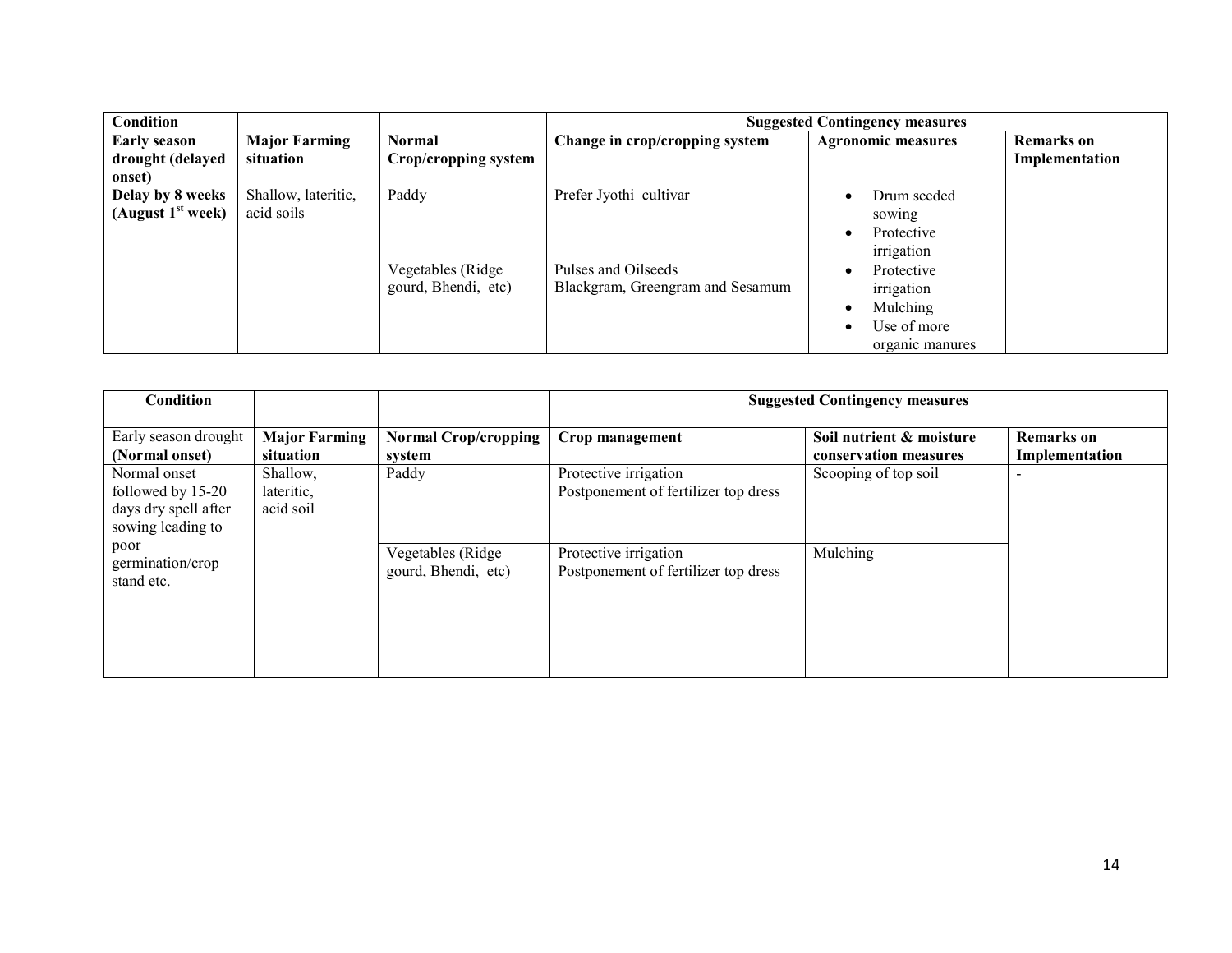| Condition                                                                                        |                                   |                                          |                                                                                                                                                            | <b>Suggested Contingency measures</b>                           |                                     |
|--------------------------------------------------------------------------------------------------|-----------------------------------|------------------------------------------|------------------------------------------------------------------------------------------------------------------------------------------------------------|-----------------------------------------------------------------|-------------------------------------|
| Mid season<br>drought (long dry<br>spell, consecutive<br>2 weeks rainless<br>$(>2.5$ mm) period) | <b>Major Farming</b><br>situation | Normal<br>Crop/cropping system           | Crop management                                                                                                                                            | Soil nutrient & moisture<br>conservation measures               | <b>Remarks</b> on<br>Implementation |
| At vegetative stage                                                                              | Shallow, lateritic,<br>acid soil  | Paddy                                    | Insect pest management (Leaf<br>folder) spraying of Quinolphos<br>2ml / litre of water<br>Postponement of fertilizer top<br>dress<br>Protective irrigation | Scooping of top soil                                            |                                     |
|                                                                                                  |                                   | Vegetables (Ridge<br>gourd, Bhendi, etc) | Protective irrigation                                                                                                                                      | Mulching<br>Spraying of antitranspirant<br>(Kaolin @ $6\%$ w/v) |                                     |

| Condition         |                      |                      | <b>Suggested Contingency measures</b> |                             |                   |  |
|-------------------|----------------------|----------------------|---------------------------------------|-----------------------------|-------------------|--|
| Mid season        | <b>Major Farming</b> | <b>Normal</b>        | Crop management                       | Soil nutrient & moisture    | <b>Remarks</b> on |  |
| drought (long dry | situation            | Crop/cropping system |                                       | conservation measures       | Implementation    |  |
| spell)            |                      |                      |                                       |                             |                   |  |
| At flowering/     | Shallow, lateritic,  | Paddy                | Protective irrigation                 | Protective irrigation using |                   |  |
| fruiting stage    | acid soil            |                      |                                       | available seepage water     |                   |  |
|                   |                      | Vegetables (Ridge    |                                       |                             |                   |  |
|                   |                      | gourd, Bhendi, etc)  |                                       |                             |                   |  |
|                   |                      |                      |                                       |                             |                   |  |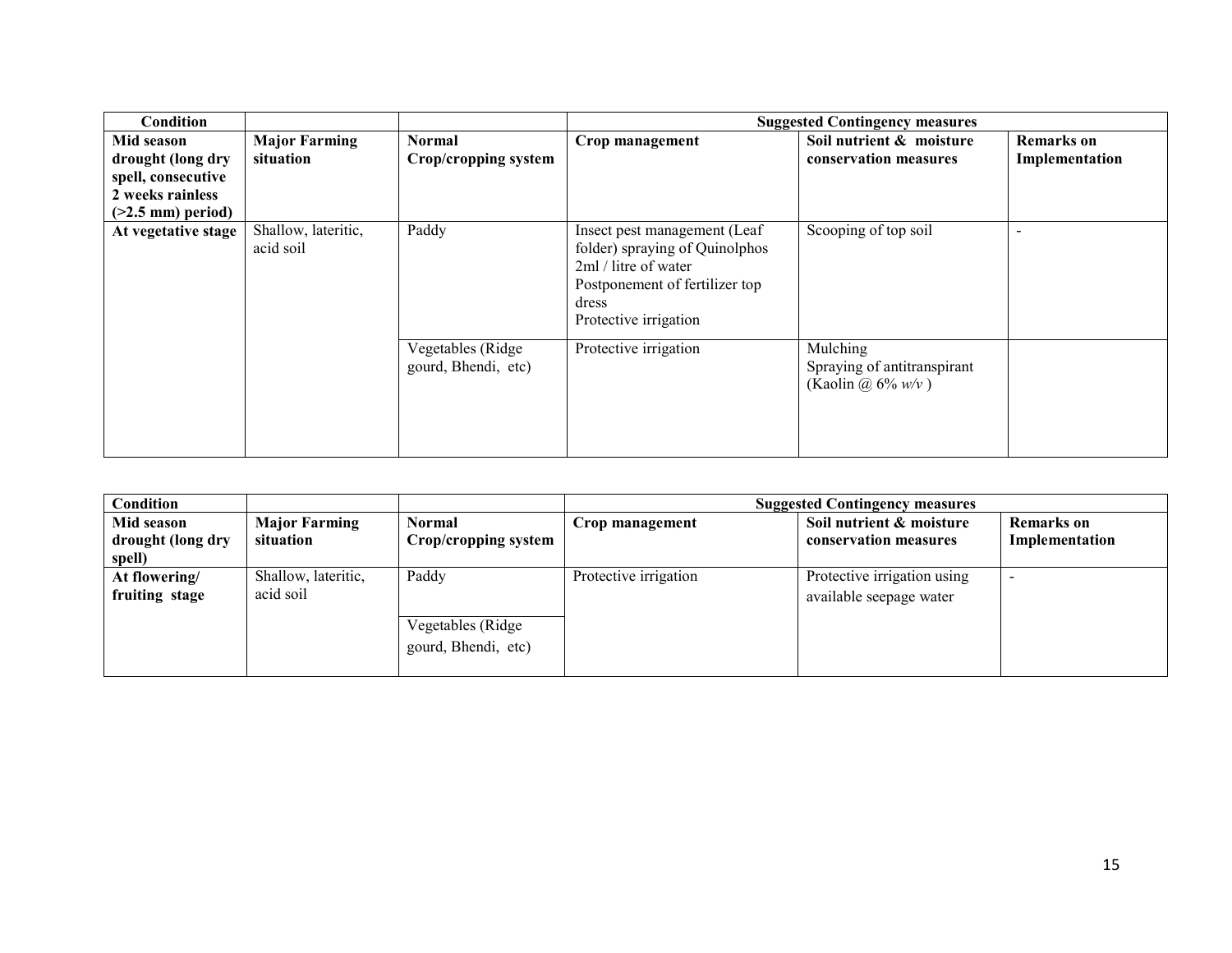| Condition               |                                 |                                          |                                                                             | <b>Suggested Contingency measures</b>                                                   |                   |
|-------------------------|---------------------------------|------------------------------------------|-----------------------------------------------------------------------------|-----------------------------------------------------------------------------------------|-------------------|
| <b>Terminal drought</b> | <b>Major Farming</b>            | <b>Normal</b>                            | Crop management                                                             | <b>Rabi Crop planning</b>                                                               | <b>Remarks</b> on |
| (Early withdrawal       | situation                       | Crop/cropping                            |                                                                             |                                                                                         | Implementation    |
| of monsoon)             |                                 | system                                   |                                                                             |                                                                                         |                   |
|                         | Shallow, lateritic,<br>acid soi | Paddy                                    | Protective irrigation using<br>available seepage water                      | Blackgram, Cowpea,<br>Vegetables - Coccinia, Ash<br>gourd, Brinjal, Cucumber,<br>Chilli |                   |
|                         |                                 | Vegetables (Ridge<br>gourd, Bhendi, etc) | Protective irrigation in alternate<br>rows using available seepage<br>water |                                                                                         |                   |

#### 2.1.2 Drought - Irrigated situation

| Condition                                                       |                                   |                                   | <b>Suggested Contingency measures</b> |                       |                                     |  |
|-----------------------------------------------------------------|-----------------------------------|-----------------------------------|---------------------------------------|-----------------------|-------------------------------------|--|
|                                                                 | <b>Major Farming</b><br>situation | Normal<br>Crop/cropping<br>system | Change in crop/cropping system        | Agronomic<br>measures | <b>Remarks</b> on<br>Implementation |  |
| Delayed release<br>of water in<br>canals due to<br>low rainfall |                                   |                                   | NA                                    |                       |                                     |  |

|                     |                                   |                                       | <b>Suggested Contingency measures</b> |                           |                                     |  |
|---------------------|-----------------------------------|---------------------------------------|---------------------------------------|---------------------------|-------------------------------------|--|
| $\cap$ ondition     | <b>Major Farming</b><br>situation | <b>Normal Crop/cropping</b><br>system | Change in crop/cropping system        | <b>Agronomic measures</b> | <b>Remarks</b> on<br>Implementation |  |
| Limited release of  |                                   |                                       | NA                                    |                           |                                     |  |
| water in canals     |                                   |                                       |                                       |                           |                                     |  |
| due to low rainfall |                                   |                                       |                                       |                           |                                     |  |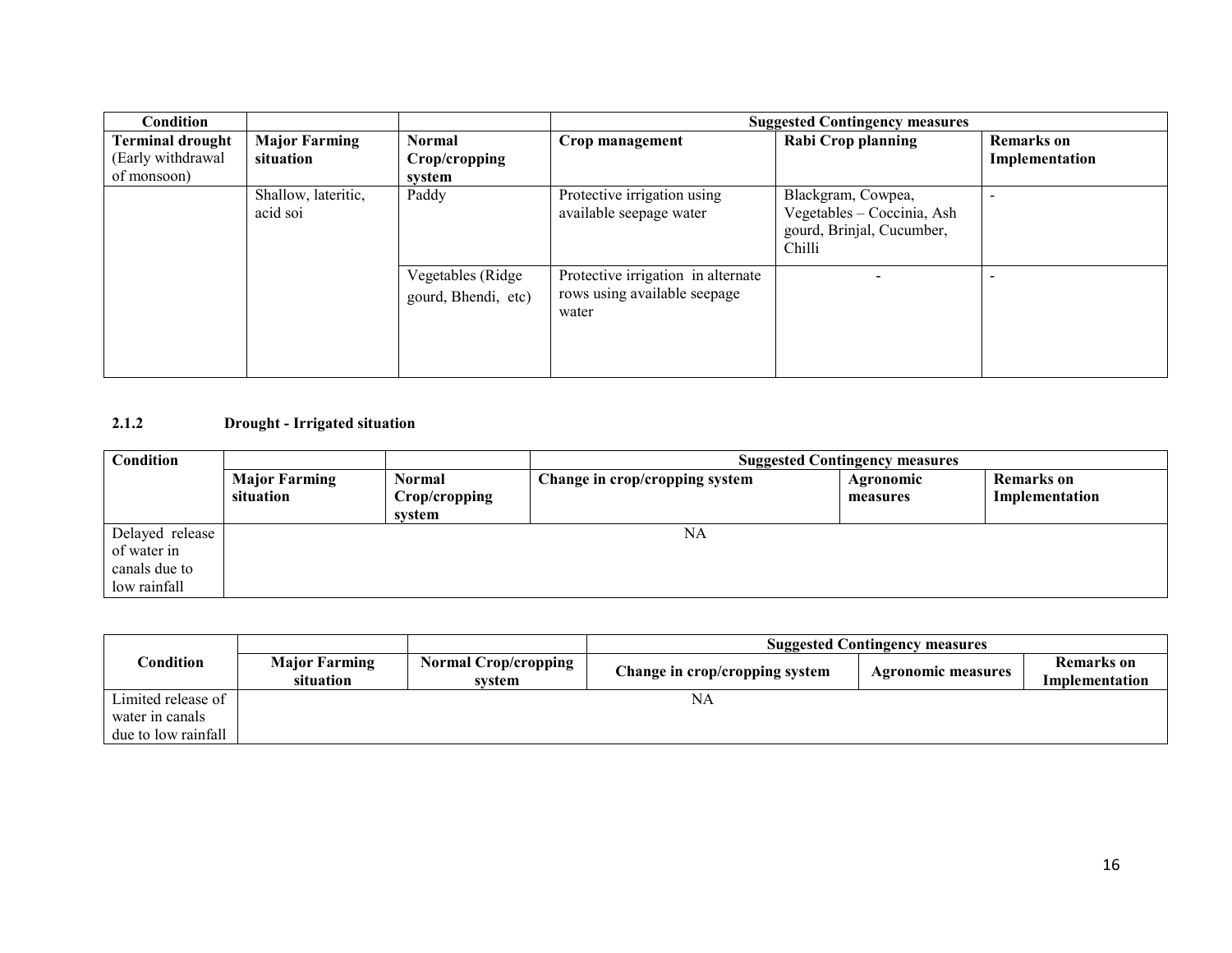| Condition                                                                              |                                   |                                          | <b>Suggested Contingency measures</b> |                           |                                     |
|----------------------------------------------------------------------------------------|-----------------------------------|------------------------------------------|---------------------------------------|---------------------------|-------------------------------------|
|                                                                                        | <b>Major Farming</b><br>situation | <b>Normal</b><br>Crop/cropping<br>svstem | Change in crop/cropping<br>system     | <b>Agronomic measures</b> | <b>Remarks</b> on<br>Implementation |
| Non release of<br>water in canals<br>under delayed<br>onset of monsoon<br>in catchment |                                   |                                          | NA                                    |                           |                                     |

| Condition         |                      |                             | <b>Suggested Contingency measures</b> |                           |                   |
|-------------------|----------------------|-----------------------------|---------------------------------------|---------------------------|-------------------|
|                   | <b>Major Farming</b> | <b>Normal Crop/cropping</b> | Change in crop/cropping system        | <b>Agronomic measures</b> | <b>Remarks</b> on |
|                   | situation            | svstem                      |                                       |                           | Implementation    |
| Lack of inflows   |                      |                             | NA                                    |                           |                   |
| into tanks due to |                      |                             |                                       |                           |                   |
| insufficient      |                      |                             |                                       |                           |                   |
| /delayed onset of |                      |                             |                                       |                           |                   |
| monsoon           |                      |                             |                                       |                           |                   |

| <b>Condition</b>                                               |                                   |                                 | <b>Suggested Contingency measures</b>                                                                                         |                                                                         |                                  |
|----------------------------------------------------------------|-----------------------------------|---------------------------------|-------------------------------------------------------------------------------------------------------------------------------|-------------------------------------------------------------------------|----------------------------------|
|                                                                | <b>Major Farming</b><br>situation | Normal Crop/<br>cropping system | Change in crop/cropping<br>system                                                                                             | <b>Agronomic measures</b>                                               | <b>Remarks on Implementation</b> |
| Insufficient<br>groundwater<br>recharge due to<br>low rainfall | Paddy and allied<br>activities    | Paddy-Paddy                     | Paddy followed by<br>pulses in residual<br>soil moisture<br>Paddy followed by<br>vegetables under<br>protective<br>irrigation | Use of recommended<br>varieties<br>Use of machineries and<br>implements |                                  |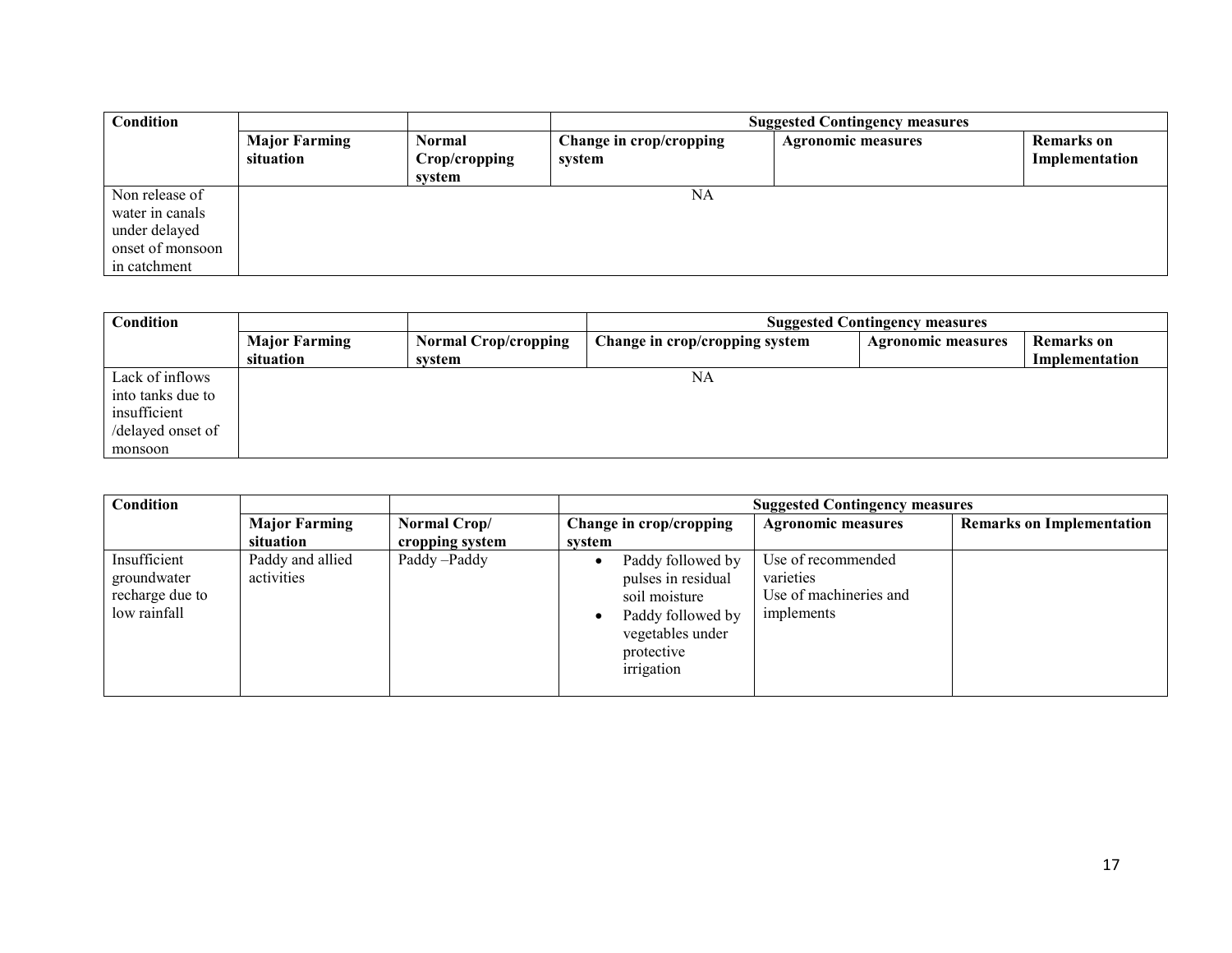#### 2.2 Unusual rains (untimely, unseasonal etc) (for both rainfed and irrigated situations)

| Condition                                                               |                                                                          |                                                        | <b>Suggested contingency measure</b>                            |                                                                                                |
|-------------------------------------------------------------------------|--------------------------------------------------------------------------|--------------------------------------------------------|-----------------------------------------------------------------|------------------------------------------------------------------------------------------------|
| Continuous high rainfall in a<br>short span leading to water<br>logging | <b>Vegetative stage</b>                                                  | <b>Flowering stage</b>                                 | Crop maturity stage                                             | Post harvest                                                                                   |
| Paddy                                                                   | Proper drainage                                                          | Proper drainage                                        | Proper drainage<br>Protect the crop from grain<br>discoloration | Transport to nearest warehouse, proper drying<br>and storage in shade. Storage pest management |
| Blackgram                                                               | Green leaf hopper damage:<br>Application of Dimethoate @<br>$1.75$ ml/lt | $\sim$                                                 | $-do$                                                           | $-do-$                                                                                         |
| Horticulture                                                            |                                                                          |                                                        |                                                                 |                                                                                                |
| <b>Brinjal</b>                                                          | Proper drainage<br>Protect the crop from wilt                            | Proper drainage<br>Protect the crop<br>from flower rot | Proper drainage                                                 | Shift to safer place and store it in shade                                                     |
| Ash gourd                                                               | $-do-$                                                                   | $-do-$                                                 | $-do$                                                           | $-do$                                                                                          |
| Coccinia                                                                | Proper drainage<br>Protect the crop from wilt                            | Proper drainage<br>Protect the crop<br>from wilt       | $-do$                                                           | $-do$                                                                                          |
| Coconut                                                                 | Proper drainage                                                          | Proper drainage                                        | Proper drainage                                                 | Postpone the harvest                                                                           |
| Arecanut                                                                | $-do-$                                                                   | $-do$ -                                                | $-do$                                                           | Shift to safer place and store it in shade                                                     |
| Cashew                                                                  | Proper drainage if it is in mid<br>land                                  | Proper drainage<br>if it is in mid<br>land             | Proper drainage if it is in<br>mid land                         | Direct marketing                                                                               |
| Pepper                                                                  | Proper drainage                                                          | Proper drainage                                        | Proper drainage                                                 | Shift to safer place and store it in shade and turn<br>frequently                              |
| Banana                                                                  | $-do$                                                                    | $-do-$                                                 | $-do$                                                           | Direct marketing                                                                               |
| Pine apple                                                              | $-do$                                                                    | $-do$                                                  | $-do$                                                           | Direct marketing                                                                               |
| Heavy rainfall with high<br>speed winds in a short span                 |                                                                          |                                                        |                                                                 |                                                                                                |
| Horticulture                                                            |                                                                          |                                                        |                                                                 |                                                                                                |
| Banana                                                                  | Erection of temporary wind<br>break                                      | Erection of temporary<br>wind break                    | Erection of<br>temporary wind<br>break                          | Direct marketing to consumers                                                                  |
| Arecanut                                                                | Proper drainage                                                          | Proper drainage                                        | Proper drainage                                                 | Shift to safer place and store it in shade and give<br>turning                                 |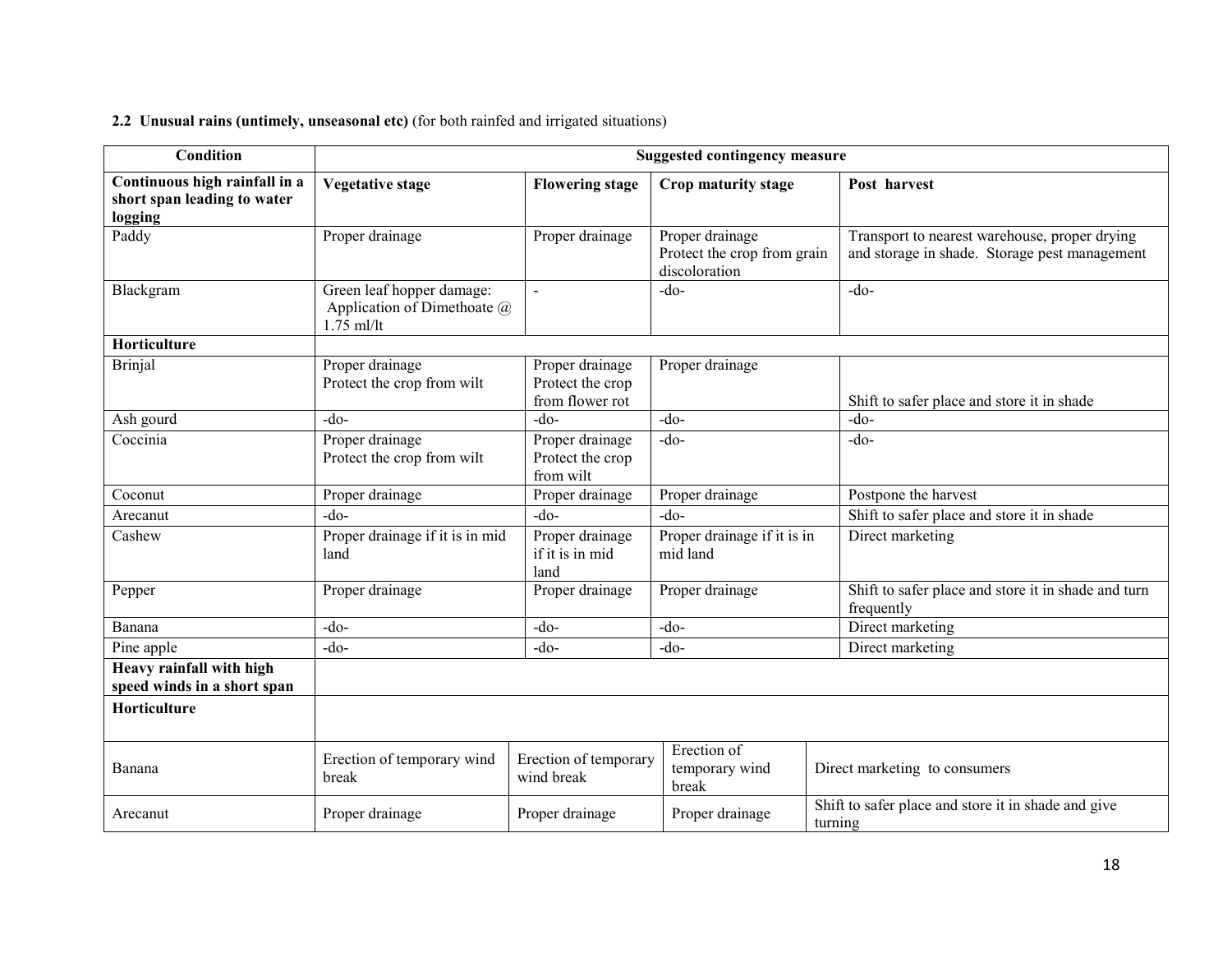| Outbreak of pests and<br>diseases due to unseasonal<br>rains |                                                                                                                                                  |                                                                                                          |                                                                                                                |                                                   |
|--------------------------------------------------------------|--------------------------------------------------------------------------------------------------------------------------------------------------|----------------------------------------------------------------------------------------------------------|----------------------------------------------------------------------------------------------------------------|---------------------------------------------------|
| Paddy                                                        | Leaf folder and Galmidge<br>Management : leaf folder<br>spraying of<br>Quinolphos 2 ml/lt and<br>Gall midge Application of<br>Carbofuron 8 kg/ac | Gall midge : Application of<br>Malathion dust $\omega$ 8 kg/ha                                           | Gall midge : Application<br>of Malathion dust $(a)$ 8<br>kg/ha<br>Protect the crop from<br>grain discoloration | Adoption of storage pest<br>management strategies |
| Blackgram                                                    | Jassids and aphids<br>(Dimethoate 30 EC $@1.7$<br>ml / lit), spingid moth<br>(chlorpyriphos 20EC @ 2<br>ml/lit)                                  | Pod borer (chlorpyriphos 20EC<br>$(a)$ 2 ml/lit)<br>Powdery mildew disease<br>(carbendizim $1 g / lit$ ) |                                                                                                                |                                                   |
| Greengram                                                    | $-do-$                                                                                                                                           | $-do-$                                                                                                   |                                                                                                                |                                                   |
| Sesamum                                                      | $-do-$                                                                                                                                           | $-do-$                                                                                                   |                                                                                                                |                                                   |
| <b>Horticulture</b>                                          |                                                                                                                                                  |                                                                                                          |                                                                                                                |                                                   |
| Arecanut                                                     | $\sim$                                                                                                                                           | Koleroga (Phytopthera) disease :<br>Spraying of 1 % Bordeaux<br>mixture                                  | $\blacksquare$                                                                                                 | $\overline{\phantom{a}}$                          |
| <b>Brinjal</b>                                               | Shoot and fruit borer<br>damage:<br>Spraying of Carbaryl @ 2<br>gm/It                                                                            | Adoption of IPDM strategies                                                                              | $\blacksquare$                                                                                                 | $\sim$                                            |

# 2.3 Floods

| Condition                                      | Suggested contingency measure                       |                                                        |                                                           |                                                             |
|------------------------------------------------|-----------------------------------------------------|--------------------------------------------------------|-----------------------------------------------------------|-------------------------------------------------------------|
| Transient water logging/ partial<br>inundation | Seedling / nursery stage                            | Vegetative stage                                       | <b>Reproductive stage</b>                                 | At harvest                                                  |
| Paddy                                          | Postponement of transplanting<br>of paddy seedlings | Drain out the excess water by making<br>water channels | Drain out the excess<br>water by making water<br>channels | Drain out water and<br>post pone the<br>harvesting activity |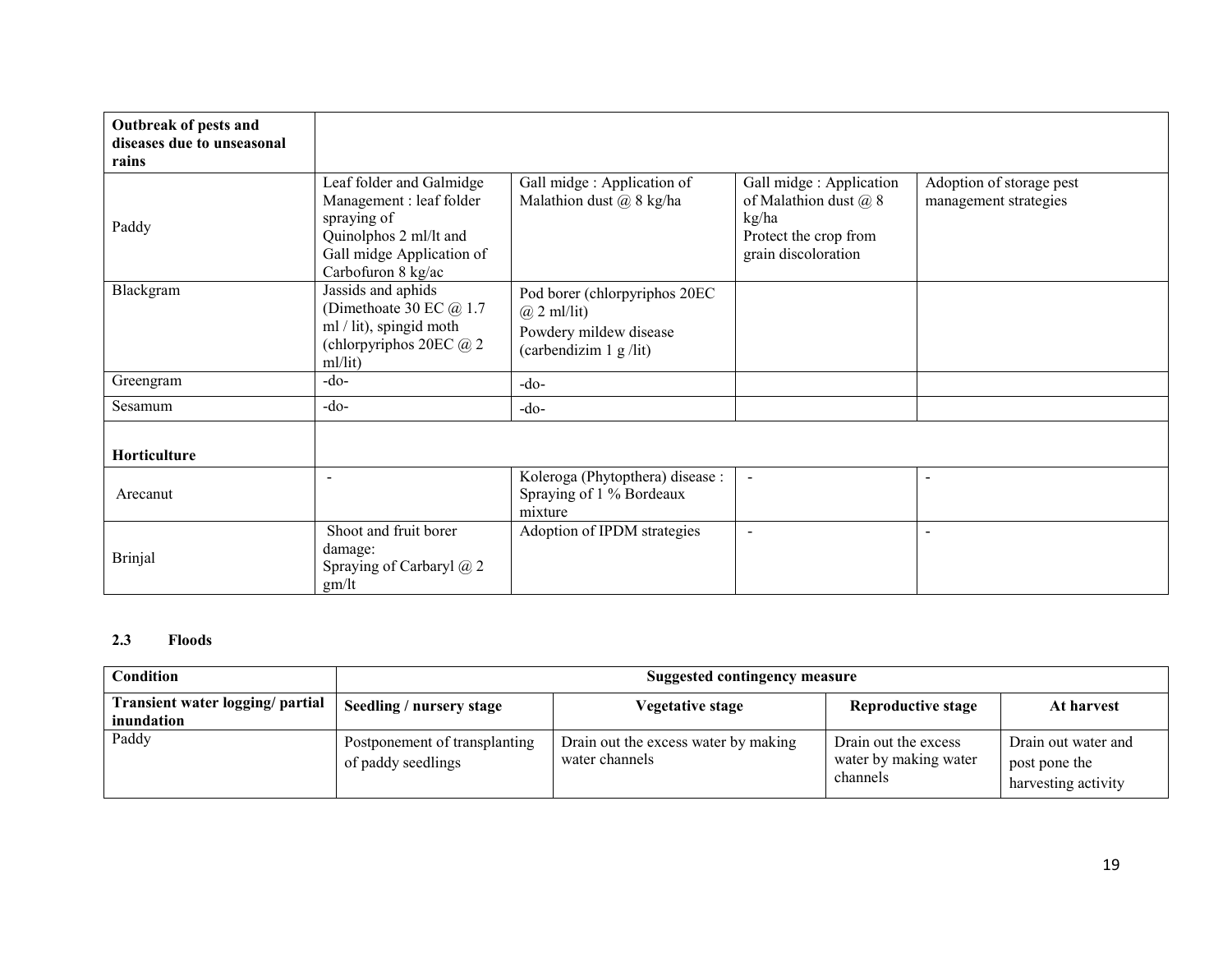| Blackgram / Greengram /      | Resowing of seeds                                                                                                           | $-do-$                                                                                                                                      | $-do-$                                                                                                                             | $-do-$                                    |
|------------------------------|-----------------------------------------------------------------------------------------------------------------------------|---------------------------------------------------------------------------------------------------------------------------------------------|------------------------------------------------------------------------------------------------------------------------------------|-------------------------------------------|
| Sesamum                      |                                                                                                                             |                                                                                                                                             |                                                                                                                                    |                                           |
| <b>Horticulture</b>          |                                                                                                                             |                                                                                                                                             |                                                                                                                                    |                                           |
| Arecanut and Coconut         |                                                                                                                             | Drain out the excess water by making<br>water channels                                                                                      | Drain out the excess<br>water by making water<br>channels                                                                          | Drain out the excess<br>water and harvest |
| Continuous submergence       |                                                                                                                             |                                                                                                                                             |                                                                                                                                    |                                           |
| for more than 2 days         |                                                                                                                             |                                                                                                                                             |                                                                                                                                    |                                           |
| Paddy                        | Drain out the excess water by<br>making water channels                                                                      | Drain out the excess water by making<br>water channels                                                                                      |                                                                                                                                    |                                           |
| Blackgram/Greengram/ Sesamum | As a preventive step open<br>drainage channel and spray<br>$0.05\%$ carbendazim for<br>powdery mildew.                      | As a preventive step open drainage<br>channel and spray 0.005% hexaconazole<br>or 0.025 % carbendazim for leaf spot $\&$<br>powdery mildew. | As a preventive step<br>open drainage channel<br>and spray 0.005%<br>hexaconazole or 0.025 %<br>carbendazim for<br>powdery mildew. | Picking of mature pods.                   |
| Horticulture                 |                                                                                                                             |                                                                                                                                             |                                                                                                                                    |                                           |
| Arecanut and Coconut         |                                                                                                                             | Drain out the excess water by making<br>water channels                                                                                      | Drain out the excess<br>water by making water<br>channels                                                                          | Drain out the excess<br>water and harvest |
| Sea water intrusion          | Leaching<br>Selection of salt tolerant varieties<br>Sowing and insitu ploughing of green manure species (Sesbania aculeate) |                                                                                                                                             |                                                                                                                                    |                                           |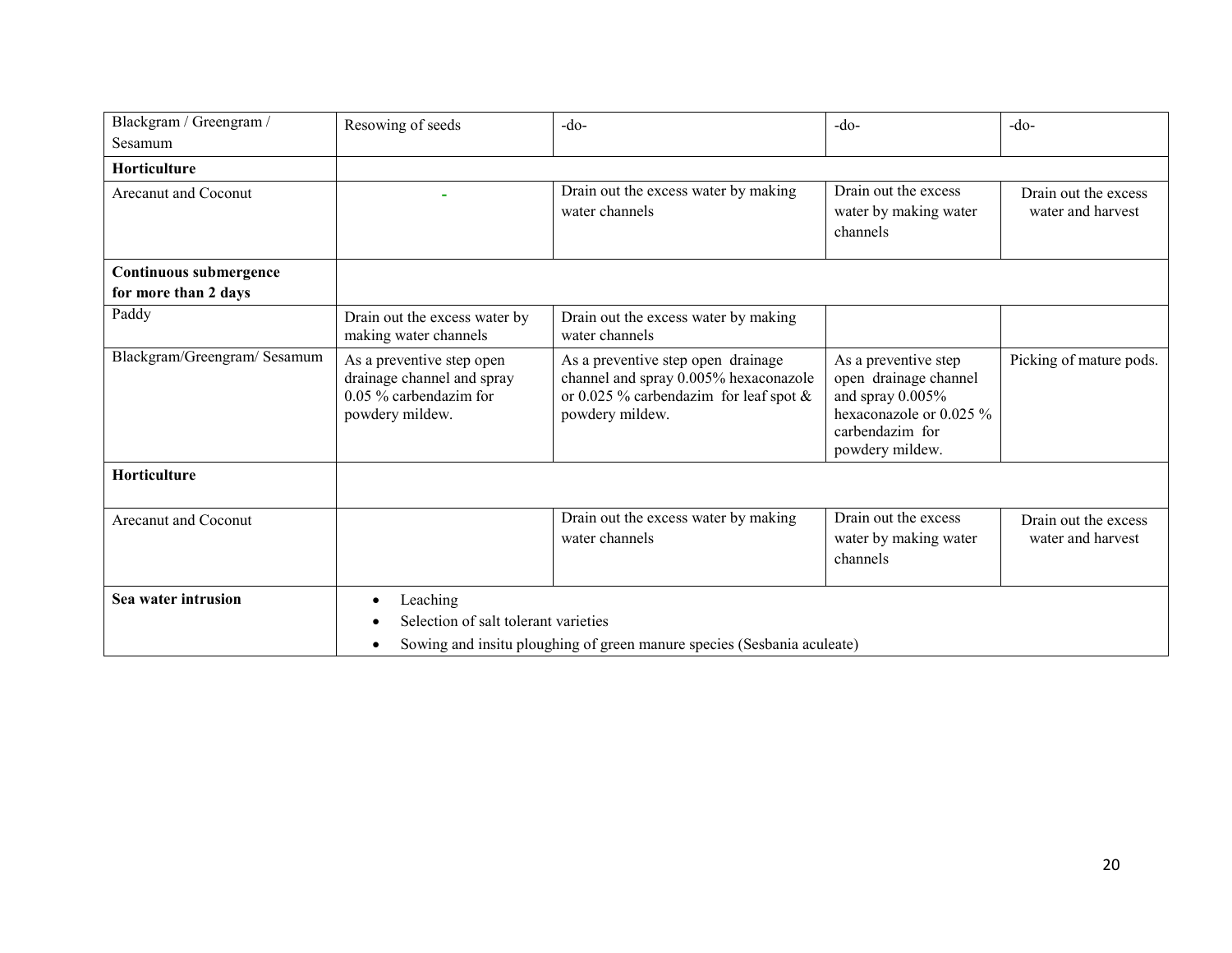### 2.5 Contingent strategies for Livestock, Poultry & Fisheries

## 2.5.1 Livestock

|                | <b>Suggested contingency measures</b>                                                                                                                                                                                                                                                                                                                                                                                                                                                                                                                                                                                                                                                                                                                                                                                                    |                                                                                                                                                                                                                                                                                                                                                                                                                                                                                                                                                                                                                                                                                                                                                                                                                                                            |                                                                                                                                                                                                                                                                                                                                                                                                                                                                                                                                                                                                     |  |  |
|----------------|------------------------------------------------------------------------------------------------------------------------------------------------------------------------------------------------------------------------------------------------------------------------------------------------------------------------------------------------------------------------------------------------------------------------------------------------------------------------------------------------------------------------------------------------------------------------------------------------------------------------------------------------------------------------------------------------------------------------------------------------------------------------------------------------------------------------------------------|------------------------------------------------------------------------------------------------------------------------------------------------------------------------------------------------------------------------------------------------------------------------------------------------------------------------------------------------------------------------------------------------------------------------------------------------------------------------------------------------------------------------------------------------------------------------------------------------------------------------------------------------------------------------------------------------------------------------------------------------------------------------------------------------------------------------------------------------------------|-----------------------------------------------------------------------------------------------------------------------------------------------------------------------------------------------------------------------------------------------------------------------------------------------------------------------------------------------------------------------------------------------------------------------------------------------------------------------------------------------------------------------------------------------------------------------------------------------------|--|--|
|                | <b>Before the event</b>                                                                                                                                                                                                                                                                                                                                                                                                                                                                                                                                                                                                                                                                                                                                                                                                                  | During the event                                                                                                                                                                                                                                                                                                                                                                                                                                                                                                                                                                                                                                                                                                                                                                                                                                           | After the event                                                                                                                                                                                                                                                                                                                                                                                                                                                                                                                                                                                     |  |  |
| <b>Drought</b> | As the district is occasionally prone to<br>drought the following measures to be<br>taken to ameliorate the fodder deficiency<br>Sowing of cereals (Sorghum/Bajra) and<br>leguminous crops (Lucerne, Berseem,<br>Horse gram, Cowpea) during North-East<br>monsoon under dry land system for<br>fodder production.<br>Encourage silage making with available<br>maize fodder in the villages<br>Chopping of fodder should be made as<br>mandatory in every village through<br>supply and establishment of good quality<br>chaff cutters.<br>Harvesting and collection of perennial<br>vegetation particularly grasses which<br>grow during monsoon<br>Proper drying, bailing and densification<br>of harvested grass from previous season<br>Creation of permanent fodder, feed and<br>fodder seed banks in all drought prone<br>villages | Harvest and use biomass of dried up crops (Paddy,<br>Black gram, Green gram, Cowpea etc.,) material as<br>fodder.<br>Concentrate ingredients such as Grains, brans,<br>chunnies & oilseed cakes, low grade grains etc.<br>unfit for human consumption should be procured<br>from Govt. Godowns for feeding as supplement for<br>high productive animals during drought<br>Continuous supplementation of mineral mixture to<br>prevent infertility<br>Harvest the tree fodder (Neem, Subabul, Acasia,<br>Pipal etc) and unconventional feeds resources<br>available and use as fodder for livestock (LS).<br>Available feed and fodder should be cut from<br>CPRs and stall fed in order to reduce the energy<br>requirements of the animals<br>Advise the farmers about the practice of mixing<br>available kitchen waste with dry fodder while<br>feeding | Training/educating farmers for feed $&$ fodder<br>storage.<br>Maintenance / repair of silo pits and feed/fodder<br>stores.<br>Encourage progressive farmers to grow fodder crops<br>of sorghum/bajra/maize(UP chari, MP chari, HC-<br>136, HD-2, GAINT BAJRA, L-74, K-677,<br>Ananad/African Tall etc., on their own lands &<br>supporting them with assisting infrastructures like<br>seeds, manure.<br>Supply<br>of quality<br>fodder seed (multi<br>cut<br>sorghum/bajra/maize varieties) and fodder slips of<br>Napier, guinea grass well before monsoon<br>Replenish the feed and fodder banks |  |  |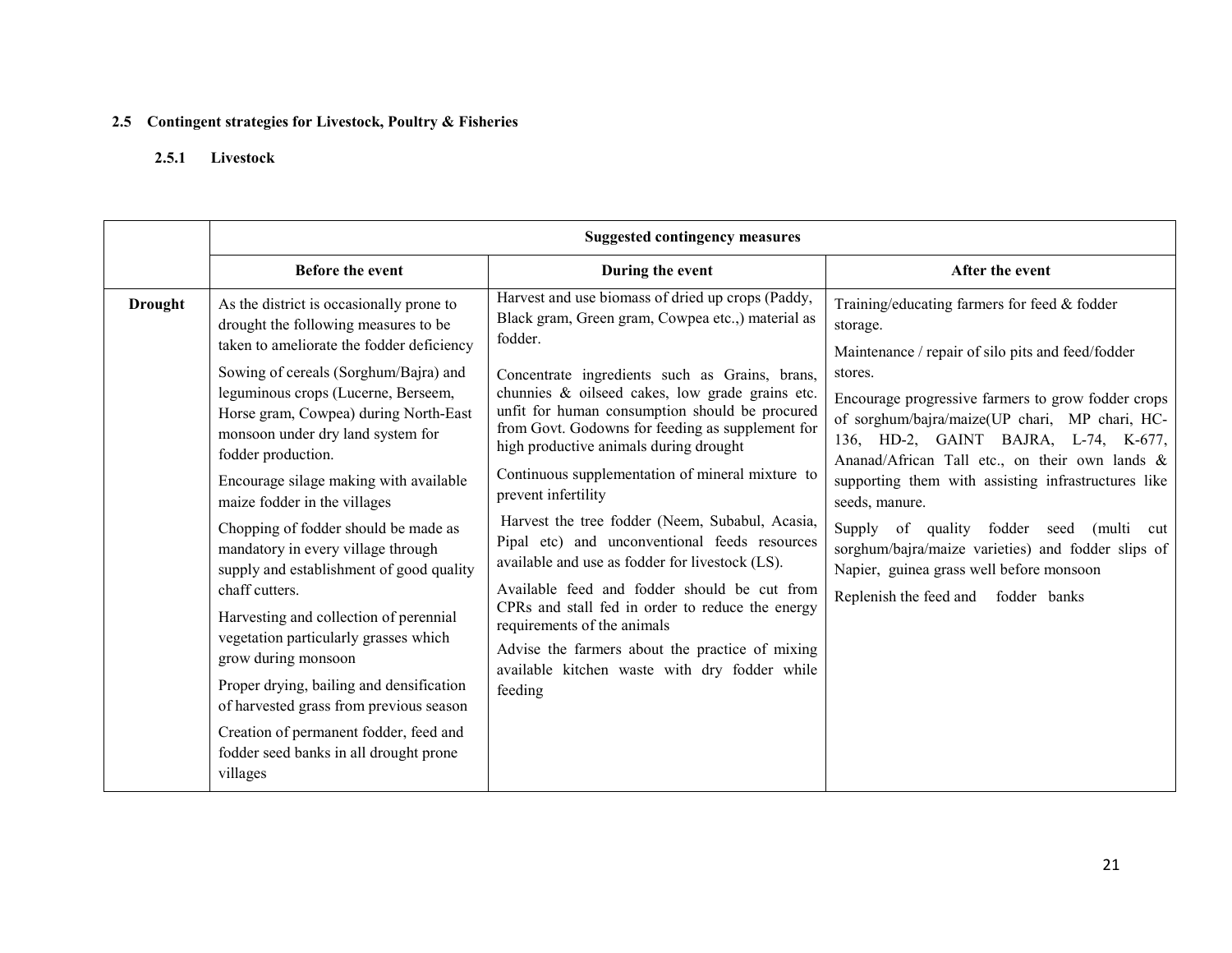| <b>Floods</b> | In case of early forewarning (EFW),<br>harvest all the crops (Paddy, Black gram,<br>Green gram, Cowpea etc.,) that can be<br>useful as fodder in future (store properly)<br>Don't allow the animals for grazing if<br>severe floods are forewarned<br>In flood prone mandals, arrange for<br>storing minimum required quantity of hay<br>$(25-50\text{kg})$ and concentrates $(25\text{kg})$ per<br>animals in farmer / LS keepers house /<br>shed for feeding animals during floods<br>Keep stock of bleaching powder and lime<br>Carry out Butax spray for control of<br>external parasites<br>Identify the Clinical staff and trained<br>paravets and indent for their services as<br>per schedules<br>Identify the volunteers who can serve in<br>need of emergency<br>Arrangement for<br>transportation<br><sub>of</sub><br>animals from low lying area to safer<br>places and also for rescue animal health<br>workers to get involve in rescue<br>operations<br>Capacity building and preparedness of<br>the stakeholders and official staff for the<br>unexpected events<br>Capacity building and preparedness of<br>the stakeholders and official staff for the | Transportation of animals to elevated areas<br>Stall feeding of animals with stored hay and<br>concentrates<br>Proper hygiene and sanitation of the animal shed<br>In severe floods, un-tether or let loose the animals<br>Emergency outlet establishment for required<br>medicines or feed in each village<br>Spraying of fly repellants in animal sheds | Repair of animal shed<br>Bring back the animals to the shed<br>Cleaning and disinfection of the shed<br>Bleach $(0.1\%)$ drinking water / water sources<br>Deworming with broad spectrum dewormers<br>Vaccination against possible disease out breaks like<br>HS, BQ, FMD and PPR<br>Proper disposable of the dead animals / carcasses by<br>burning $/$ deep burying (4-8 feet) with lime powder<br>(1kg for small ruminants and 5kg for large<br>ruminants) in pit<br>Drying the harvested crop material and proper<br>storage for use as fodder. |
|---------------|--------------------------------------------------------------------------------------------------------------------------------------------------------------------------------------------------------------------------------------------------------------------------------------------------------------------------------------------------------------------------------------------------------------------------------------------------------------------------------------------------------------------------------------------------------------------------------------------------------------------------------------------------------------------------------------------------------------------------------------------------------------------------------------------------------------------------------------------------------------------------------------------------------------------------------------------------------------------------------------------------------------------------------------------------------------------------------------------------------------------------------------------------------------------------|-----------------------------------------------------------------------------------------------------------------------------------------------------------------------------------------------------------------------------------------------------------------------------------------------------------------------------------------------------------|-----------------------------------------------------------------------------------------------------------------------------------------------------------------------------------------------------------------------------------------------------------------------------------------------------------------------------------------------------------------------------------------------------------------------------------------------------------------------------------------------------------------------------------------------------|
|               | unexpected events                                                                                                                                                                                                                                                                                                                                                                                                                                                                                                                                                                                                                                                                                                                                                                                                                                                                                                                                                                                                                                                                                                                                                        |                                                                                                                                                                                                                                                                                                                                                           |                                                                                                                                                                                                                                                                                                                                                                                                                                                                                                                                                     |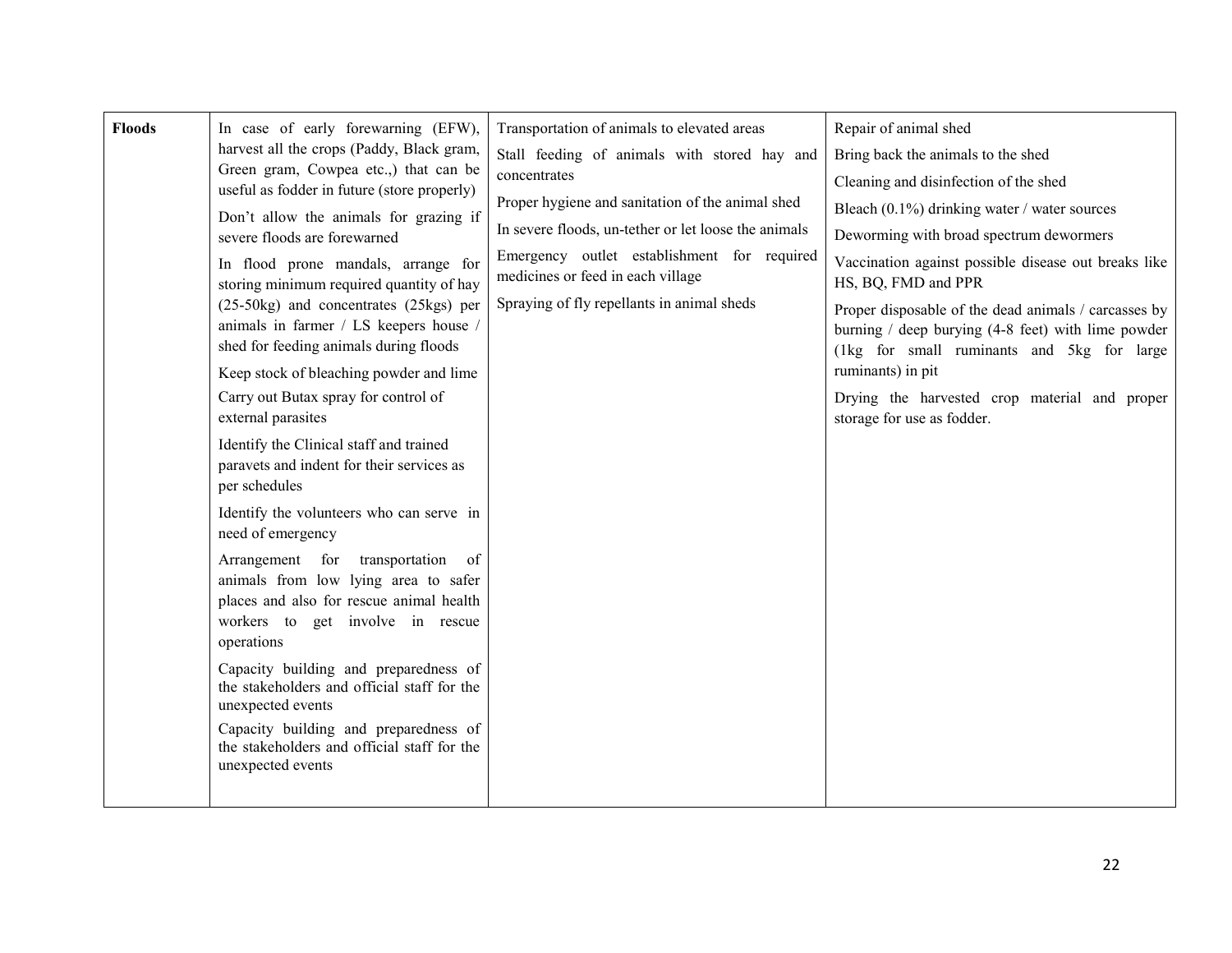| Cyclone<br>Heat & Cold                            | Harvest all the possible wetted grain<br>(Paddy, Black gram, Green gram,<br>Cowpea etc.,) and use as animal feed.<br>Stock of anti-diarrheal drugs<br>and<br>electrolytes should be made available for<br>emergency transport<br>Don't allow the animals for grazing in<br>case of early forewarning (EFW) of<br>cyclone<br>Incase of EFW of severe cyclone, shift<br>the animals to safer places.<br>NA | Treatment of the sick, injured and affected animals<br>through arrangement of mobile emergency<br>veterinary hospitals / rescue animal health workers.<br>Diarrhea out break may happen. Health camps<br>should be organized<br>In severe cases un-tether or let loose the animals<br>Arrange transportation of highly productive<br>animals to safer place<br>Spraying of fly repellants in animal sheds for<br>control of mosquitoes | Repair of animal shed<br>Deworm the animals through mass camps<br>Vaccinate against possible disease out breaks like<br>HS, BQ, FMD and PPR<br>Proper dispose of the dead animals / carcasses by<br>burning / deep burying $(4-8$ feet) with lime powder<br>(1kg for small ruminants and 5kg for large<br>ruminants) in pit<br>Bleach / chlorinate (0.1%) drinking water or water<br>resources<br>Collect drowned crop material, dry it and store for<br>future use<br>Sowing of short duration fodder crops in unsown and<br>water logged areas when crops are damaged and no<br>chance to replant<br>Application of urea (20-25kg/ha) in the inundated<br>areas and CPR's to enhance the bio mass production. |
|---------------------------------------------------|----------------------------------------------------------------------------------------------------------------------------------------------------------------------------------------------------------------------------------------------------------------------------------------------------------------------------------------------------------------------------------------------------------|----------------------------------------------------------------------------------------------------------------------------------------------------------------------------------------------------------------------------------------------------------------------------------------------------------------------------------------------------------------------------------------------------------------------------------------|-----------------------------------------------------------------------------------------------------------------------------------------------------------------------------------------------------------------------------------------------------------------------------------------------------------------------------------------------------------------------------------------------------------------------------------------------------------------------------------------------------------------------------------------------------------------------------------------------------------------------------------------------------------------------------------------------------------------|
| wave                                              |                                                                                                                                                                                                                                                                                                                                                                                                          |                                                                                                                                                                                                                                                                                                                                                                                                                                        |                                                                                                                                                                                                                                                                                                                                                                                                                                                                                                                                                                                                                                                                                                                 |
| <b>Health</b> and<br><b>Disease</b><br>management | List out the endemic diseases (species<br>wise) in that district<br>Procure and stock emergency medicines<br>and vaccines for important endemic<br>diseases of the area<br>All the stock must be immunized for<br>endemic diseases of the area<br>Surveillance and disease monitoring<br>network to be established at Joint<br>Director (Animal Husbandry) office in                                     | Constitution of Rapid Action Veterinary Force<br>Performing ring vaccination (8 km radius) in case<br>of any outbreak<br>Restricting movement of livestock in case of any<br>epidemic<br>Rescue of sick and injured animals and their<br>treatment Rescue of sick and injured animals and<br>their treatment                                                                                                                           | Conducting mass animal health camps<br>Conducting fertility camps<br>Mass deworming camps                                                                                                                                                                                                                                                                                                                                                                                                                                                                                                                                                                                                                       |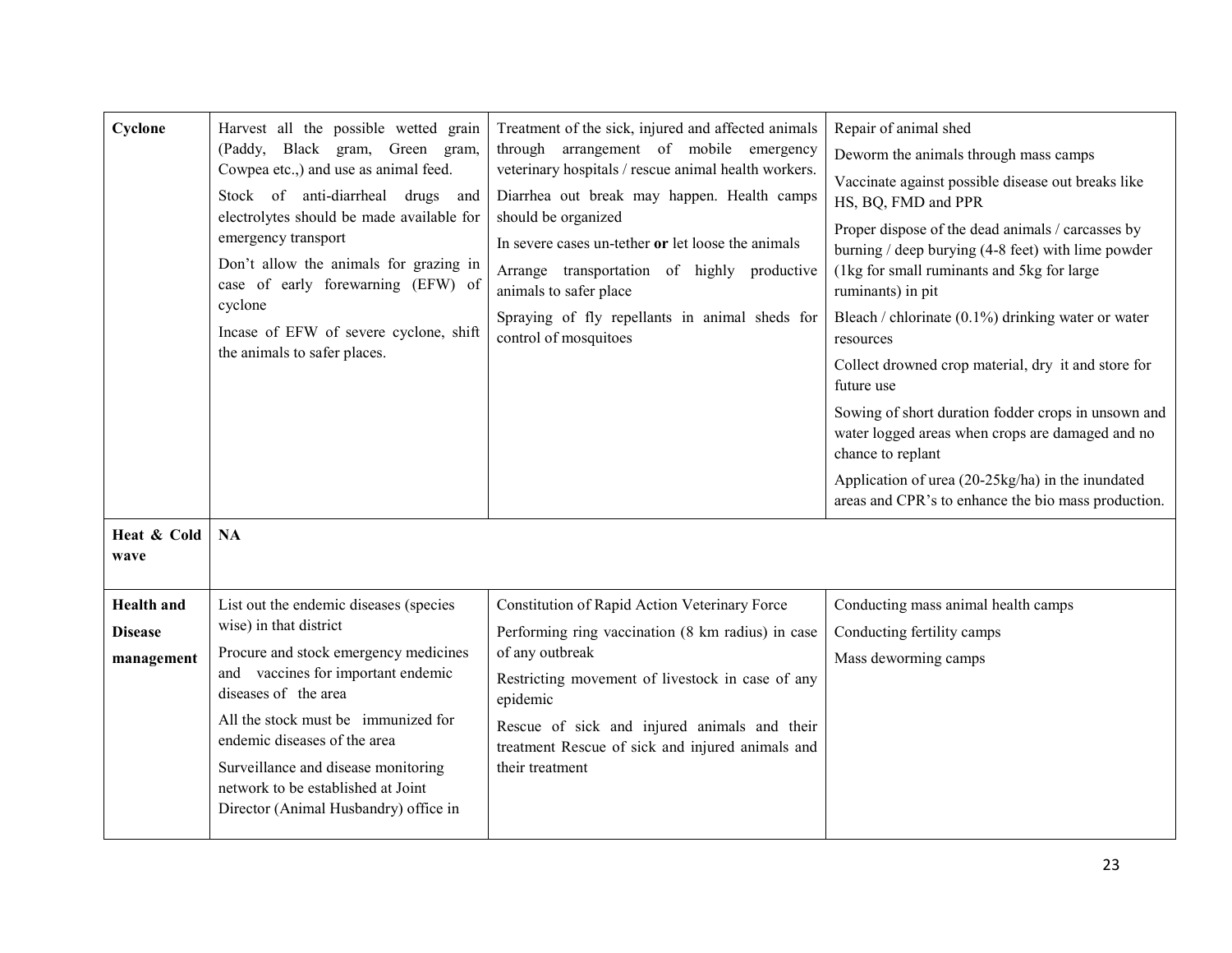|                          | the district                                                                                                                                                              |                                                                           |                                                                                                           |
|--------------------------|---------------------------------------------------------------------------------------------------------------------------------------------------------------------------|---------------------------------------------------------------------------|-----------------------------------------------------------------------------------------------------------|
| <b>Drinking</b><br>water | Identification of water resources<br>Rain water harvesting and create water<br>bodies/watering points (when water is<br>scarce use only as drinking water for<br>animals) | wallowing<br>Restrict<br>of<br>animals<br>in<br>water<br>bodies/resources | Bleach $(0.1\%)$ drinking water / water sources<br>Provide clean drinking water                           |
| <b>Insurance</b>         | Encouraging insurance of livestock                                                                                                                                        | Listing out the details of the dead animals                               | Submission for insurance claim and<br>availing<br>insurance benefit<br>Purchase of new productive animals |

## 2.5.2. Poultry

|                               | <b>Suggested contingency measures</b>                                                                      |                                                                                                                                                            |                                                                                                                  |  |
|-------------------------------|------------------------------------------------------------------------------------------------------------|------------------------------------------------------------------------------------------------------------------------------------------------------------|------------------------------------------------------------------------------------------------------------------|--|
|                               | <b>Before the event</b>                                                                                    | During the event                                                                                                                                           | After the event                                                                                                  |  |
| <b>Drought</b>                |                                                                                                            |                                                                                                                                                            |                                                                                                                  |  |
| Shortage of feed ingredients  | Storing of house hold grain like<br>maize, broken rice etc, in to use<br>as feed in case of severe drought | Supplementation only for productive birds<br>with house hold grain<br>Supplementation of shell grit (calcium) for<br>laying birds<br>Culling of weak birds | Supplementation to all survived birds                                                                            |  |
| Drinking water                |                                                                                                            | Use water sanitizers or offer cool hygienic<br>drinking water                                                                                              |                                                                                                                  |  |
| Health and disease management | Culling of sick birds.<br>Deworming and<br>vaccination<br>against RD and IBD                               | Mixing of Vit. A, D, E, K and B-complex<br>including vit C in drinking water (5ml in one<br>litre water)                                                   | Hygienic and sanitation of poultry house<br>Disposal of dead birds by burning<br>burying with lime powder in pit |  |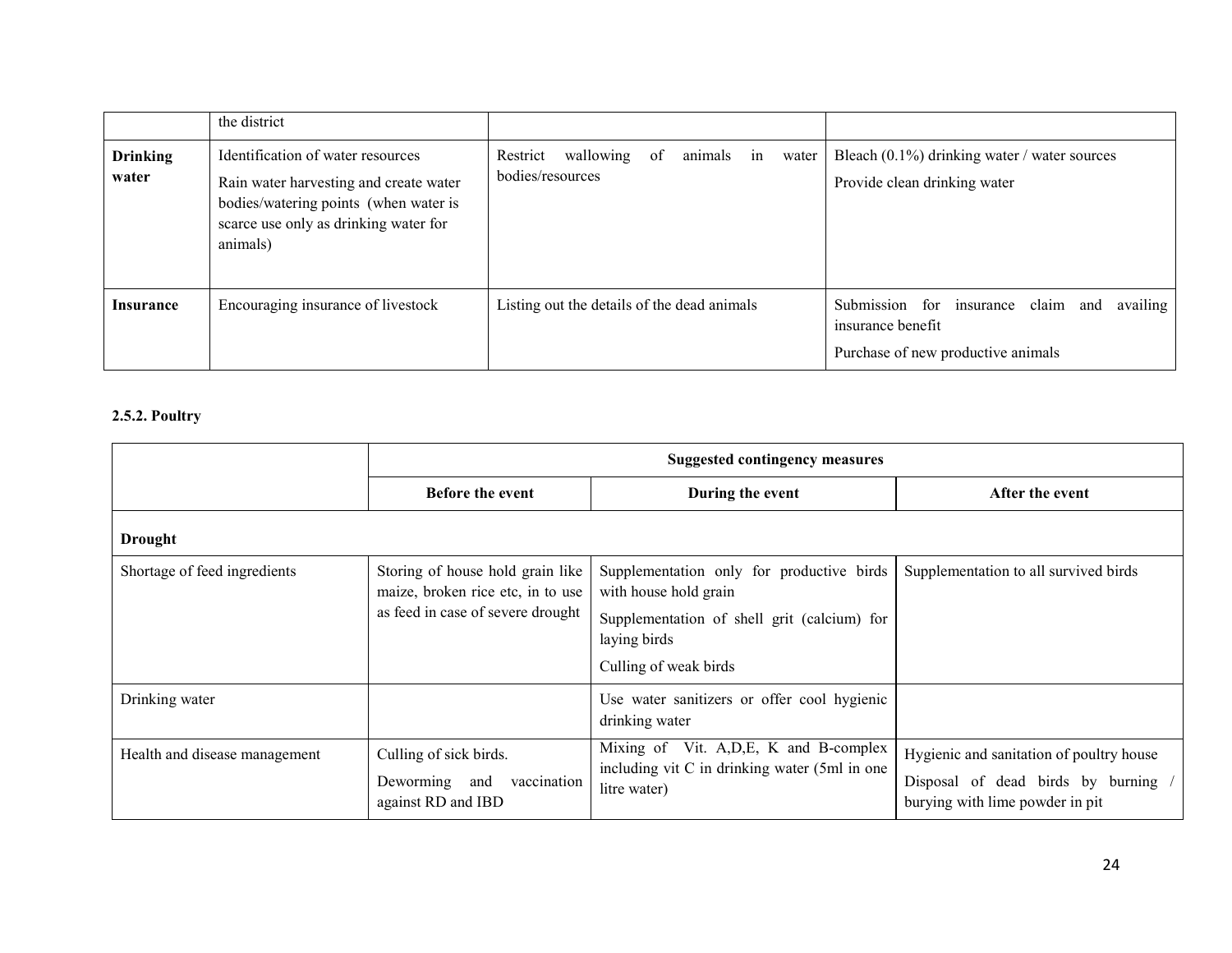| <b>Floods</b>                 |                                                                                                                                                                  |                                                                                                                                                                                                                                      |                                                                                                                                                                                                                                                                          |
|-------------------------------|------------------------------------------------------------------------------------------------------------------------------------------------------------------|--------------------------------------------------------------------------------------------------------------------------------------------------------------------------------------------------------------------------------------|--------------------------------------------------------------------------------------------------------------------------------------------------------------------------------------------------------------------------------------------------------------------------|
| Shortage of feed ingredients  | In case of early forewarning of<br>floods, shift the birds to safer<br>place<br>Storing of house hold grain like<br>maize, broken rice, bajra etc,               | Use stored feed as supplement<br>Don't allow for scavenging<br>Culling of weak birds                                                                                                                                                 | Routine practices are followed<br>Deworming and vaccination against RD                                                                                                                                                                                                   |
| Drinking water                |                                                                                                                                                                  | Use water sanitizers or offer cool hygienic<br>drinking water                                                                                                                                                                        |                                                                                                                                                                                                                                                                          |
| Health and disease management | In case of EFW, add antibiotic<br>powder<br>(Terramycin/Ampicilline/<br>Ampiclox etc., 10g in one litre)<br>in drinking water to prevent any<br>disease outbreak | Prevent water logging surrounding the sheds<br>through proper drainage facility<br>Assure supply of electricity by generator or<br>solar energy or biogas<br>Sprinkle lime powder to prevent ammonia<br>accumulation due to dampness | Sanitation of poultry house<br>Treatment of affected birds Disposal of<br>dead birds by burning / burying with line<br>powder in pit<br>Disposal of poultry manure to prevent<br>protozoal problem<br>Supplementation of coccidiostats in feed<br>Vaccination against RD |
| Cyclone                       |                                                                                                                                                                  |                                                                                                                                                                                                                                      |                                                                                                                                                                                                                                                                          |
| Shortage of feed ingredients  | In case of EFW, shift the birds<br>to safer place<br>Storing of house hold grain like<br>maize, broken rice, bajra etc,<br>Culling of weak birds                 | Use stored feed as supplement<br>Don't allow for scavenging<br>Protect from thunder storms                                                                                                                                           | Routine practices are followed                                                                                                                                                                                                                                           |
| Drinking water                |                                                                                                                                                                  | Use water sanitizers or offer cool drinking<br>water                                                                                                                                                                                 |                                                                                                                                                                                                                                                                          |
| Health and disease management | In case of EFW, add antibiotic<br>powder in drinking water to                                                                                                    | Sanitation of poultry house<br>Treatment of affected birds                                                                                                                                                                           | Disposal of dead birds by burning / deep<br>burying with lime powder in pit                                                                                                                                                                                              |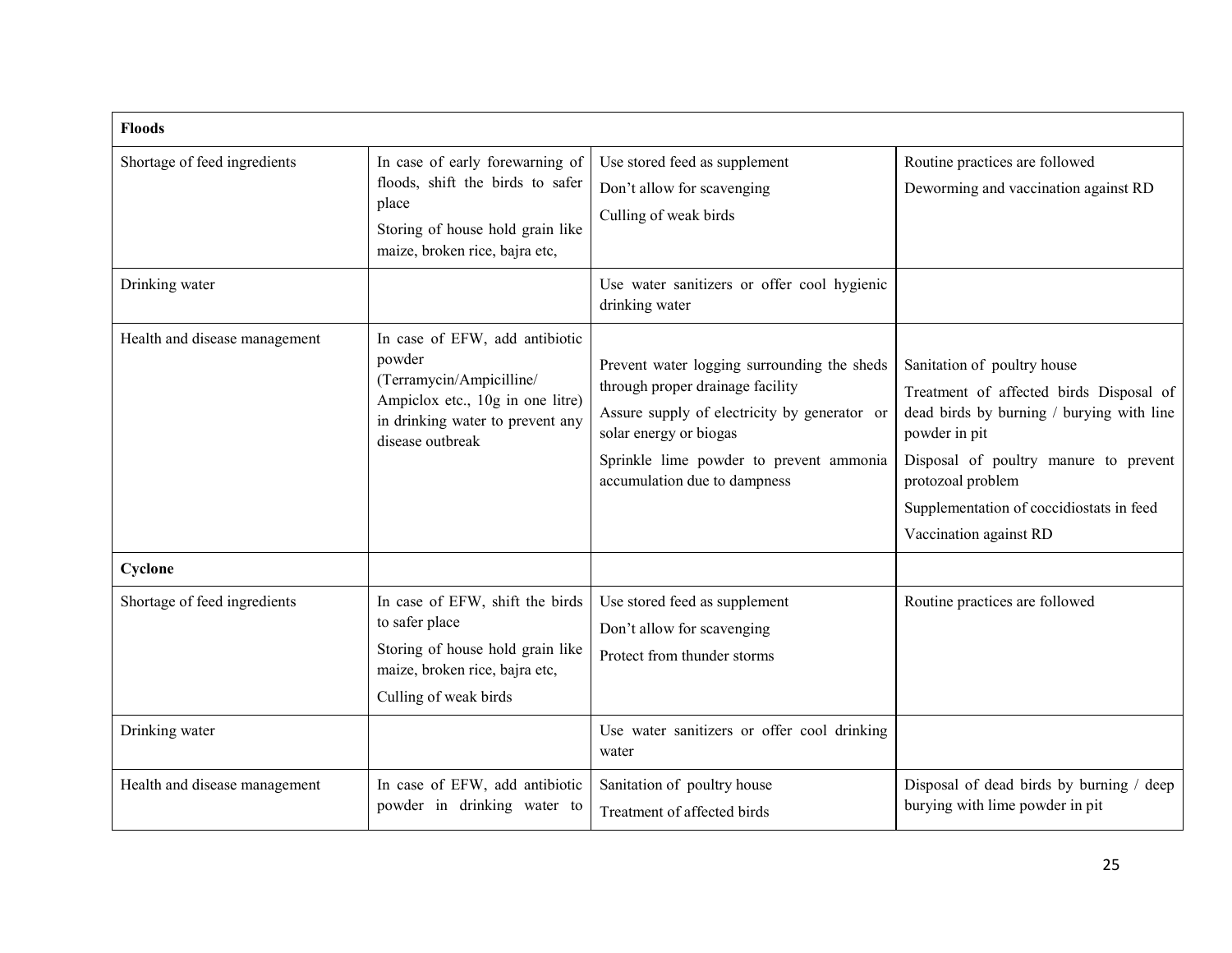|                  | prevent any disease outbreak | Prevent water logging surrounding the sheds<br>Assure supply of electricity<br>Sprinkle lime powder (5-10g per square feet)<br>to prevent ammonia accumulation due to<br>dampness | Disposal of poultry manure to prevent<br>protozoal problem<br>Supplementation of coccidiostats in feed<br>Vaccination against Ranikhet Disease<br>(0.5ml S/c) |
|------------------|------------------------------|-----------------------------------------------------------------------------------------------------------------------------------------------------------------------------------|---------------------------------------------------------------------------------------------------------------------------------------------------------------|
| Heat & Cold wave | NA                           |                                                                                                                                                                                   |                                                                                                                                                               |

#### Fisheries Condition: Drought (Inland)

|                                                         |                                                                            | <b>Suggested Contingency Measures</b>                                                     |                                                       |                                                       |
|---------------------------------------------------------|----------------------------------------------------------------------------|-------------------------------------------------------------------------------------------|-------------------------------------------------------|-------------------------------------------------------|
| Particulars                                             | Before the event                                                           | During the event                                                                          | After the event                                       | Convergence/linkages with ongoing<br>programs, if any |
| Shallow water depth due to insufficient<br>rains/inflow | Not allow to use the water for Not allow to use the water<br>other purpose |                                                                                           |                                                       |                                                       |
| Changes in water quality                                | Harvest all the fishes and<br>dispose                                      | Chemically treat the water<br>according to the need<br>Harvest all the fishes and dispose | Remove old<br>water and refill<br>with fresh<br>water |                                                       |

#### Fisheries Condition: Drought (Aquaculture)

|                                                                                       |                                    | <b>Suggested Contingency Measures</b> |                 |                                                       |
|---------------------------------------------------------------------------------------|------------------------------------|---------------------------------------|-----------------|-------------------------------------------------------|
| Particulars                                                                           | Before the event                   | During the event                      | After the event | Convergence/linkages with ongoing<br>programs, if any |
| Shallow water in ponds due to insufficient Not allow to use the water<br>rains/inflow | from the pond for other<br>purpose | Recycling of existing pond water      |                 |                                                       |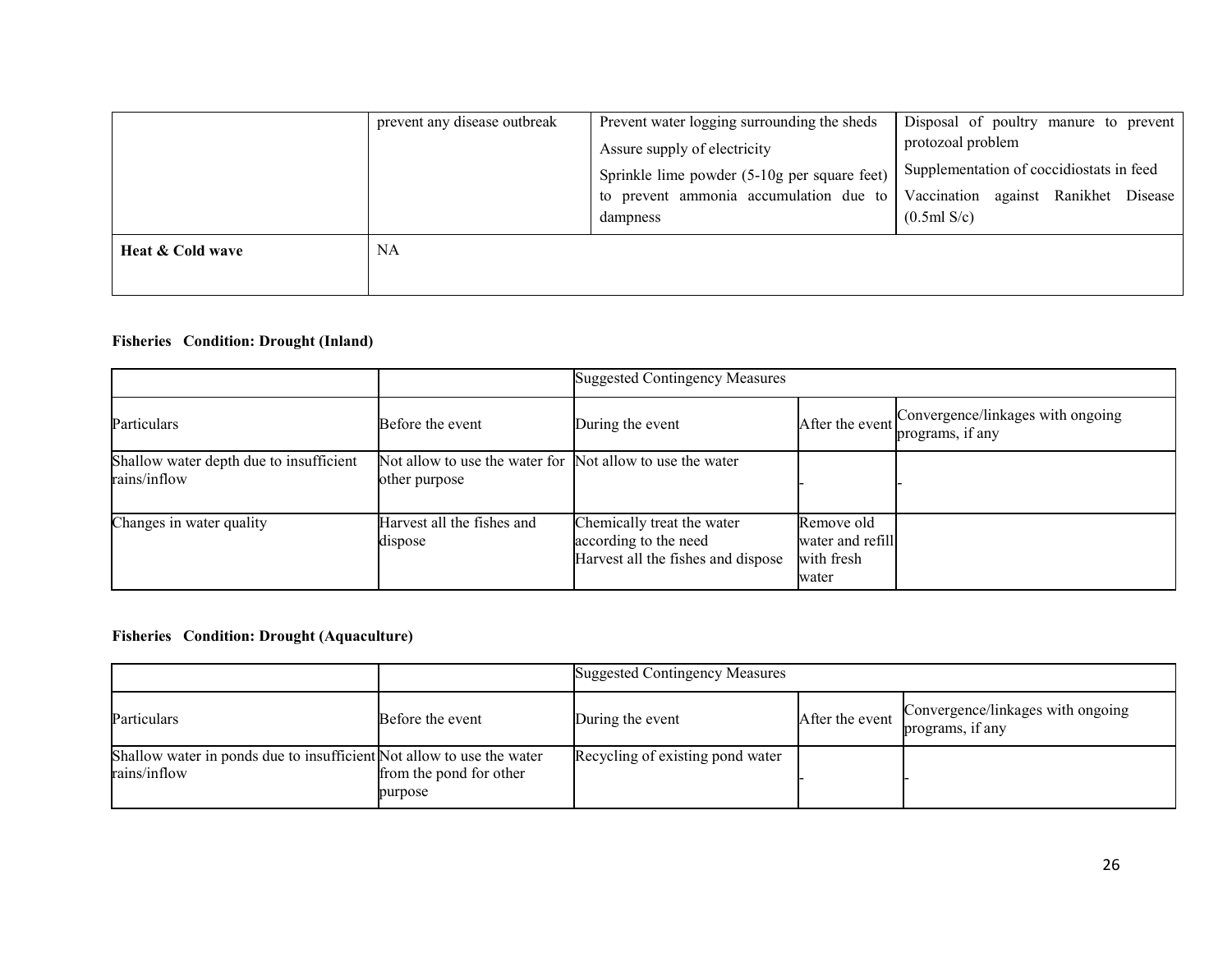| Impact of salt load build up in ponds | Dilution with fresh water | Dilution with fresh water |  |
|---------------------------------------|---------------------------|---------------------------|--|
| $\cdot$ .<br>change in water quality  |                           |                           |  |
|                                       |                           |                           |  |

# Fisheries Condition: Floods (Aquaculture)

|                                                                                     |                                                                                          | <b>Suggested Contingency Measures</b>                               |                                           |                                                       |  |
|-------------------------------------------------------------------------------------|------------------------------------------------------------------------------------------|---------------------------------------------------------------------|-------------------------------------------|-------------------------------------------------------|--|
| Particulars                                                                         | Before the event                                                                         | During the event                                                    | After the event                           | Convergence/linkages with<br>ongoing programs, if any |  |
| Inundation with flood water                                                         | Provide proper drainage<br>Increase the height of pond dykes Increase the height of pond | Provide proper drainage<br>dykes                                    |                                           |                                                       |  |
| Water continuation and changes in water<br>quality                                  | Safe diversion of water ways                                                             | Safe diversion of water ways                                        | Treat the water with suitable<br>measures |                                                       |  |
| Health and diseases                                                                 | Liming                                                                                   |                                                                     | Treat the water with suitable<br>measures |                                                       |  |
| Loss of stock and inputs (feed, chemicals Cover the net at the outlet point<br>etc) | Increase the height of pond dykes point                                                  | Cover the net at the outlet<br>Increase the height of pond<br>dykes |                                           |                                                       |  |
| Infrastructure damage (pumps, aerators,<br>huts etc)                                | Remove pumps and aerators<br>Construct the huts at elevated<br>places                    | Remove pumps and aerators                                           | Reinstall pumps and aerators              |                                                       |  |

#### Fisheries Condition: Cyclones (Aquaculture)

|                                 |                                   | <b>Suggested Contingency Measures</b>                                                                    |                 |                                                       |
|---------------------------------|-----------------------------------|----------------------------------------------------------------------------------------------------------|-----------------|-------------------------------------------------------|
| Particulars                     | Before the event                  | During the event                                                                                         | After the event | Convergence/linkages with ongoing<br>programs, if any |
| Overflow / flooding of<br>ponds | Cover the net at the outlet point | Cover the net at the outlet point<br>Increase the height of pond dykes Increase the height of pond dykes |                 |                                                       |